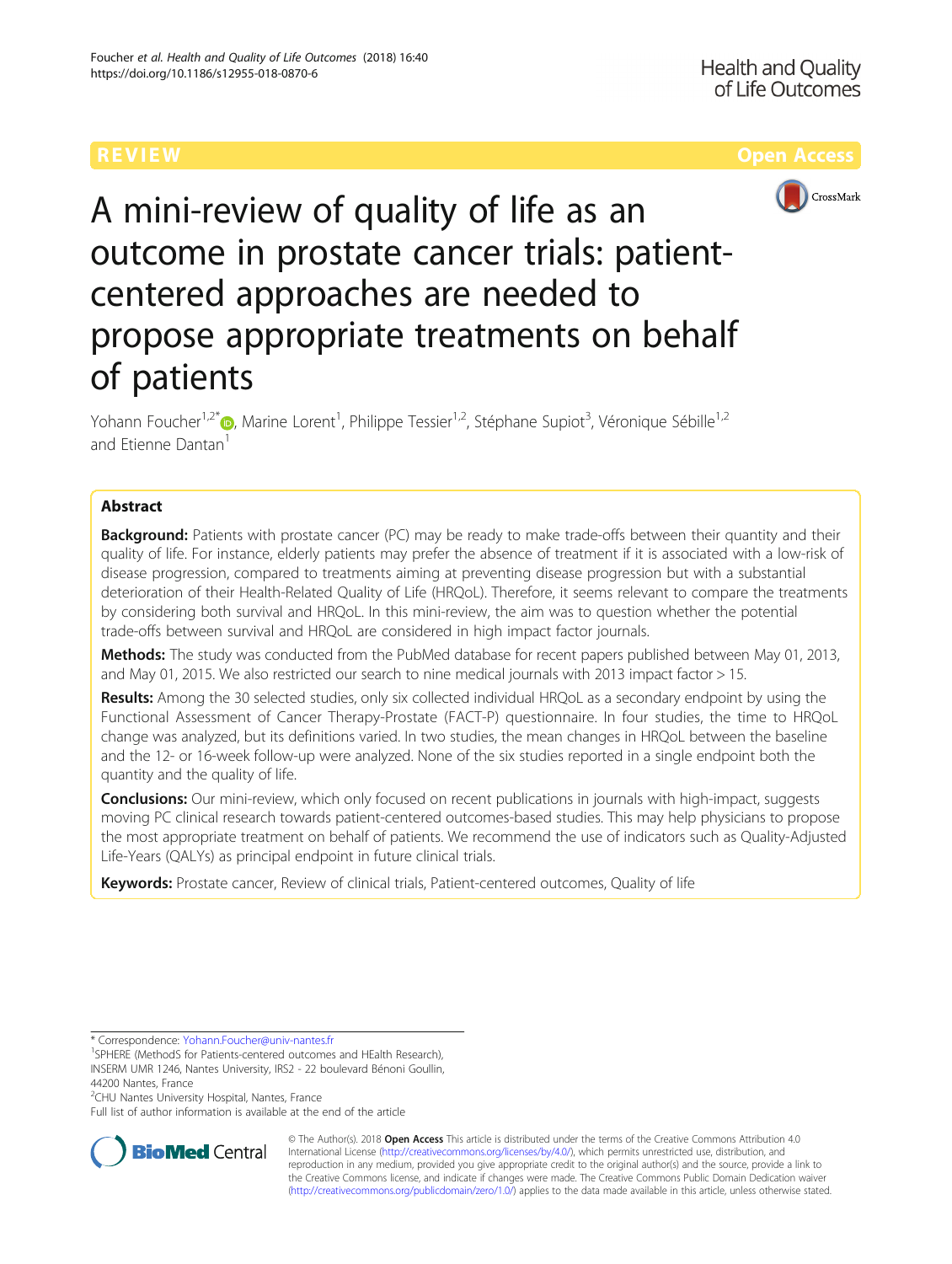# Background

In Europe, Prostate Cancer (PC) is the second most frequent cancer in men with an incidence of 9·55 per 1000 person-years when an invitation to screening is performed and 6·23 per 1000 person-years otherwise [\[1](#page-11-0)]. Early diagnosis improved by PSA testing has recently allowed a better estimation of its incidence [[2\]](#page-11-0). Over the last decades, many progresses have been done in the treatment of patients with PC, partially explained by the improvement of the prediction of the disease progression based on scoring systems [\[3](#page-11-0), [4\]](#page-11-0). The objectives of assessing PC patients' risk level of future adverse health events is i) to avoid over-treatment of patients at lowrisk of recurrence or death related to PC, and ii) to avoid under-treatment of high-risk patients.

Although guidelines are available for such stratified medical decision making  $[5, 6]$  $[5, 6]$  $[5, 6]$  $[5, 6]$ , some questions remain unresolved. One of the main issues to address concerns the trade-offs between the benefits and the costs of possible treatment options in terms of both survival and health-related quality of life (HRQoL). Several studies have shown that PC patients are ready to make trade-offs between their quantity and their quality of life  $[7-10]$  $[7-10]$  $[7-10]$  $[7-10]$ , especially when providing balanced information of different treatment options [[11\]](#page-11-0). For instance, elderly patients may never experience disease progression to metastatic stage during their remaining lifetime [\[12](#page-11-0)], while treatments aiming at preventing disease progression can substantially deteriorate their HRQoL [[13\]](#page-11-0). Younger men may also prefer interventions that preserve their HRQoL, but at the potential cost of reducing the disease progression-free survival. In a patient-centered medical decision making perspective, the treatments should therefore be compared against each other by weighting their benefits and costs in terms of both survival and HRQoL.

In this context, we proposed a mini-review. This type of study provides a focused review of the literature, the main objective being to raise questions or to suggest new hypotheses for research. We aimed to question whether the trade-offs between survival and HRQoL are considered in high-impact factor journals and to suggest recommendations for future studies based on patient-centered endpoints.

# Methods

# Literature search strategy

A literature search was conducted from the PubMed database for recent papers published between May 01, 2013, and May 01, 2015. In order to obtain a picture of the main trends in the medical literature, we focused on nine prominent journals in oncology or general medicine (impact factor  $\geq 15$  in 2013). We indicated « prostatic neoplasms » as Medical Subject Headings (MeSH) terms and « randomized controlled trial » as publication type. The research equation used in PubMed is presented in Additional file [1](#page-11-0). The PRISMA-P (Preferred Reporting Items for Systematic review and Meta-Analysis Protocols) checklist is also provided in the Additional file [2](#page-11-0).

## Data extraction

All papers resulting from this search were independently double-blinded reviewed (Y Foucher, M Lorent, or E Dantan). The first task was to exclude papers associated with non-randomized controlled trials, non-original works, without patients' followup, or non-comparative analyses. The second task was to collect the following characteristics from the selected papers: the study design, the patients' inclusion criteria, the patients' maximum follow-up duration, the compared treatments, the sample size in each arm, the endpoints, the statistical methods used, the reference to the results of an additional paper and the financial support. If any disagreements between reviewers occurred, they were solved by discussions. We used Zotero to manage the records.

## **Results**

### Retained studies

The PubMed request allowed identifying 42 papers (Fig. [1](#page-2-0)). Because we only considered randomized clinical trials comparing at least two interventions, 12 publications were excluded: six re-analyses of clinical trials evaluating the prognostic capacities of markers or models [[14](#page-11-0)–[19\]](#page-11-0); one study related to body mass index (no comparison of treat-ments) [\[20\]](#page-11-0); one study without patients' follow-up [[21](#page-11-0)]; one paper without original results [[22](#page-11-0)]; one case-cohort study  $[23]$ ; one study without control group  $[24]$ ; and one diagnostic study [[25](#page-11-0)]. Finally, 30 papers [\[1](#page-11-0), [26](#page-12-0)–[54](#page-12-0)] were retained and are described in Table [1](#page-3-0). As detailed in the last column entitled "other results", two papers referred to the trial NCT00887198 [\[27,](#page-12-0) [47\]](#page-12-0) and three papers referred to the trial NCT00699751 [\[37,](#page-12-0) [42](#page-12-0), [48\]](#page-12-0).

## Collected endpoints

Among the 30 papers, only 8 [\[26](#page-12-0)–[28](#page-12-0), [33,](#page-12-0) [35](#page-12-0), [42](#page-12-0), [43,](#page-12-0) [53](#page-12-0)] were partially based on the collection of Patient Reported Outcomes (PRO). Their median follow-up was 38 months (range from 12 to 52 months) versus 54 months (range from 3 months to 18 years) in the 22 remaining papers. Among the 8 retained papers, six [\[27,](#page-12-0) [28,](#page-12-0) [33](#page-12-0), [35,](#page-12-0) [42](#page-12-0), [53](#page-12-0)] compared the treatments consequences on the patient HRQoL collecting the Functional Assessment of Cancer Therapy-Prostate (FACT-P) questionnaire [[55](#page-12-0), [56](#page-12-0)]. The FACT–P is an internationally validated questionnaire specifically designed to assess the HRQoL of men with PC. It is derived from the FACT-General (FACT-G)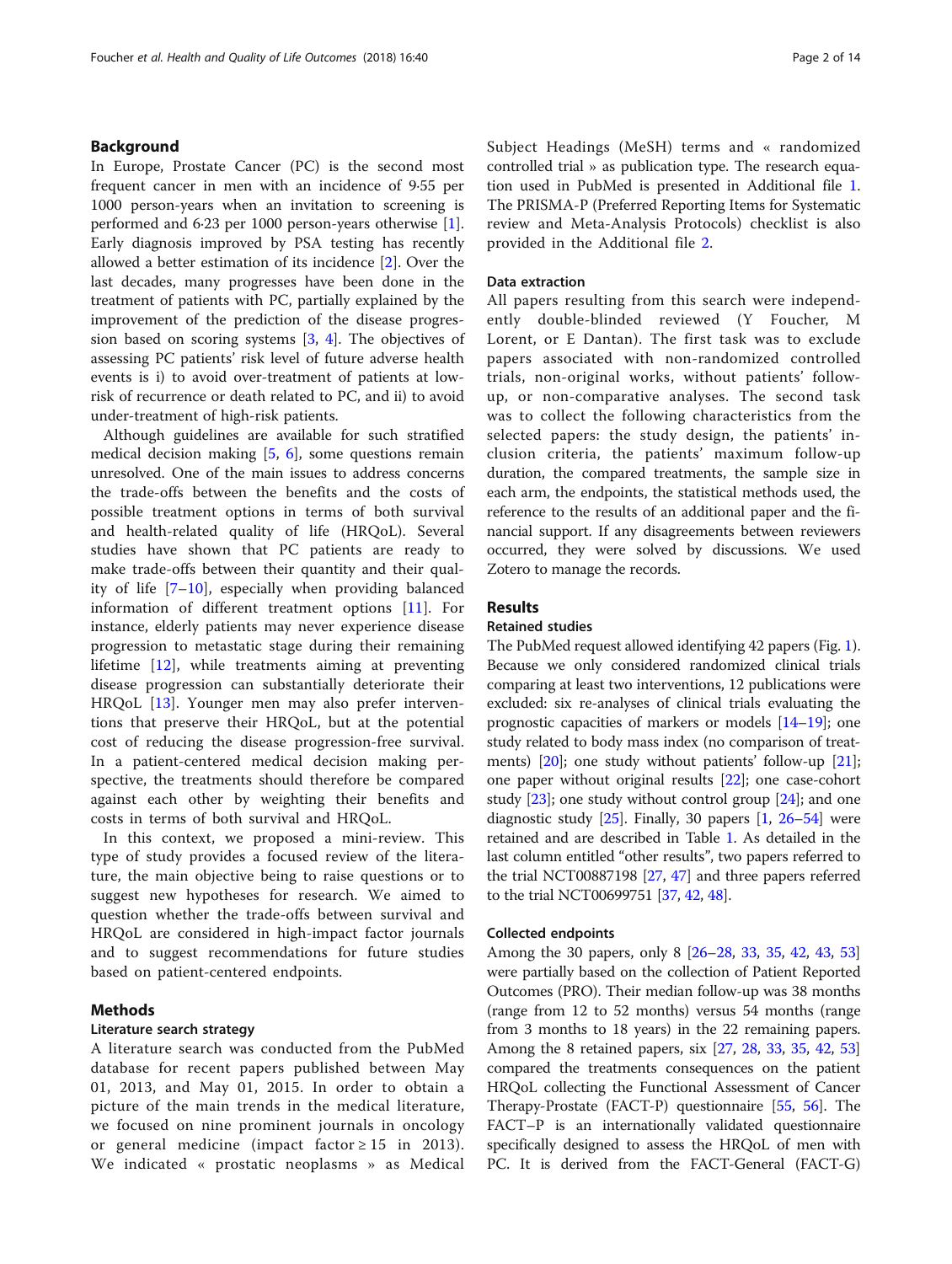questionnaire with an additional subscale of 12 items specific to PC (the Prostate Cancer Subscale, PCS). The FACT-G is a 27 items self-report questionnaire measuring general HRQOL in cancer patients (regardless of the tumor type). High FACT-P total score indicates better HRQoL. Note that some indexes are also derived from the FACT–P: the Trial Outcome Index (TOI) based on the physical and functional well-being subscales of the FACT–G and the PCS, and the FACT Advanced Prostate Symptom Index (FAPSI) including eight items from the FACT–P. The two remaining papers compared the interventions in terms of specific PRO: Araujo et al. [[26](#page-12-0)] assessed the patients' pain with the Short Form of the Brief Pain Inventory (BPI-SF) [\[57,](#page-12-0) [58](#page-12-0)], while Pisansky et al. [[43](#page-12-0)] focused on sexual disorders with the International Index of Erectile Function [\[59](#page-12-0)], the Sexual Adjustment Questionnaire [[60](#page-12-0)], and the Locke Marital Adjustment Test [[61](#page-12-0)]. Among the six papers using the FACT-P

questionnaire, two papers also employed the BPI-SF questionnaire [[27](#page-12-0), [35\]](#page-12-0). Note that only the study proposed by Basch et al. [\[27\]](#page-12-0) presented a PRO measure (the pain intensity) as primary endpoint. Nevertheless, this paper referred to the same randomized clinical trial initially reported by Ryan et al. [[47\]](#page-12-0), which was designed (in particular the sample size determination) by using co-primary endpoints: the radiographic progression-free survival and the overall survival. Therefore, among the 27 trials included in the review, none was specifically designed to analyze the consequences of interventions in terms of HRQoL as a primary endpoint.

# Statistical analyzes used to compare consequences in terms of HRQoL

Among the eight papers including some results related to PRO [\[26](#page-12-0)–[28,](#page-12-0) [33,](#page-12-0) [35](#page-12-0), [42](#page-12-0), [43](#page-12-0), [53\]](#page-12-0), two main strategies were adopted: i) the analysis of the time to HRQoL

<span id="page-2-0"></span>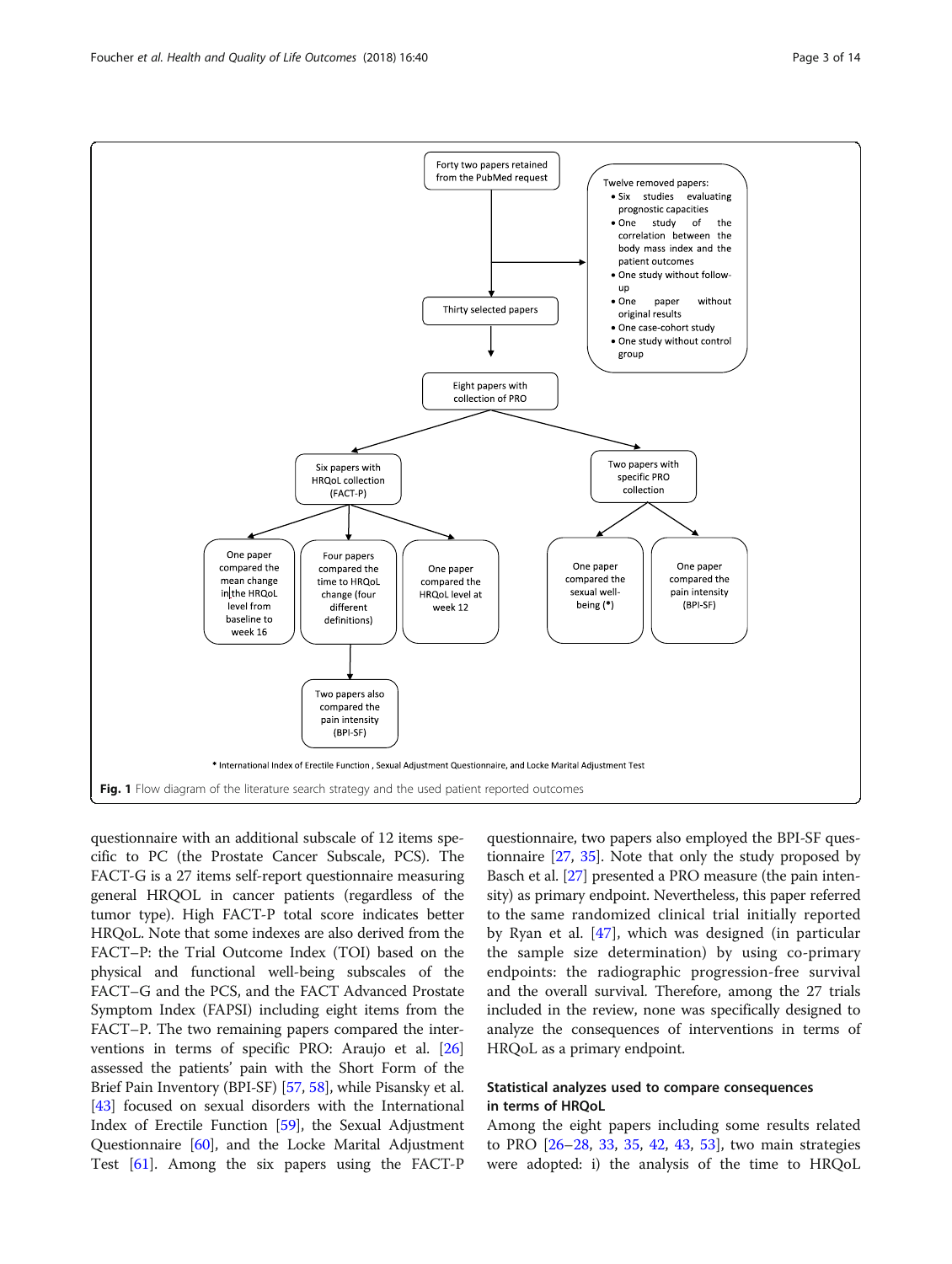<span id="page-3-0"></span>

|        |                                                                                     | Table 1 Descriptive of the 30 studies aiming to compare at least two interventions in a population of patients with or susceptible to have PC                                                                                                                                                                                                                                                              |                                                                          |                                                                                                                                                                                                                                                |                                                                                                                                                                                                                                                                                                                            |                                               |               |
|--------|-------------------------------------------------------------------------------------|------------------------------------------------------------------------------------------------------------------------------------------------------------------------------------------------------------------------------------------------------------------------------------------------------------------------------------------------------------------------------------------------------------|--------------------------------------------------------------------------|------------------------------------------------------------------------------------------------------------------------------------------------------------------------------------------------------------------------------------------------|----------------------------------------------------------------------------------------------------------------------------------------------------------------------------------------------------------------------------------------------------------------------------------------------------------------------------|-----------------------------------------------|---------------|
| Study  | Design                                                                              | Inclusion criteria                                                                                                                                                                                                                                                                                                                                                                                         | Treatments                                                               | endpoints<br>Primary                                                                                                                                                                                                                           | endpoints<br>Secondary                                                                                                                                                                                                                                                                                                     | HRQoL analysis                                | Other results |
| [26]   | 2011, follow-up<br>phase 3, 2008-<br>of 48 months<br>double-blind,<br>multicentric, | metastatic, castration-resistant<br>PC, adequate organ function<br>adult, chemotherapy-naive,                                                                                                                                                                                                                                                                                                              | $\gtrsim$<br>dasatinib ( $n = 762$ )<br>placebo $(n = 760)$              | overall survival                                                                                                                                                                                                                               | and proportion with reduction<br>first skeletal-related event, pro-<br>vival, time to PSA progression,<br>portion with reduction > 35%<br>baseline, progression-free sur-<br>in urinary N-telopeptide from<br>> 30% in pain intensity from<br>proportion who achieved an<br>objective response, time to<br>baseline BPI-SF | Cochran-<br>Haenszel<br>stratified<br>Mantel- | S             |
| [27]   | 2010, follow-up<br>phase 3, 2009-<br>of 30 months<br>double-blind,<br>multicentric, | score of zero to three, not pre-<br>castration-resistant PC, BPI-SF<br>progressive, metastatic<br>vious chemotherapy                                                                                                                                                                                                                                                                                       | abiraterone ( $n = 546$ ) vs<br>placebo ( $n = 542$ )                    | time to pain progression (BPI-<br>250% from baseline of the<br>intensity, or increase 230%<br>baseline of the mean pain<br>from baseline of the worst<br>interference pain intensity<br>pain intensity, or increase<br>SF): increase 230% from | ndex > 9%, or decrease of the<br>3%, or decrease of the general<br>decrease of the trial outcome<br>time to HRQoL deterioration<br>decrease of the total score ><br>prostate-specific-subscale ><br>general function $> 9\%$ , or<br>function subscales $>$ 3%<br>10%, or decrease of the<br>(FACT-P) from baseline:       | Kaplan-Meier                                  | [47]          |
| $[28]$ | 2012, follow-up<br>phase 3, 2010-<br>of 18 months<br>double-blind,<br>multicentric, | or soft tissue, despite receiving<br>hormone analogue therapy or<br>1-73 nmol/L, ECOG grade 0-1,<br>luteinizing hormone-releasing<br>progression, or both in bone<br>serum testosterone level <<br>undergoing orchiectomy,<br>progression, radiographic<br>metastases and PSA<br>BPI-SF score 0-3                                                                                                          | enzalutamide ( $n = 872$ )<br>vs placebo ( $n = 845$ )                   | radiographic progression-free<br>survival and overall survival                                                                                                                                                                                 | time to PSA decline $>$ 50% or<br>time to initiation of cytotoxic<br>more from baseline, time to<br>chemotherapy, time to first<br>overall soft-tissue response,<br>skeletal-related event, best<br>decline in QoL (FACT-P)                                                                                                | Kaplan-Meier                                  | S             |
| [29]   | 1999, follow-up<br>phase 3, 1989-<br>multicentric,<br>open-label,<br>of 18 years    | younger than 75 years of age,<br>life expectancy > 10 years, no<br>other known cancers, localized<br>tumor (T0d, T1, or T2, 1978<br>criteria of the International<br>Union against Cancer)                                                                                                                                                                                                                 | $(n = 347)$ vs watchful-<br>radical-prostatectomy<br>waiting $(n = 348)$ | death from any cause, death<br>from PC, and the risk of<br>metastases                                                                                                                                                                          | initiation of androgen<br>deprivation therapy                                                                                                                                                                                                                                                                              | S                                             | S             |
| [30]   | phase 3, 1997-<br>2010, follow-up<br>of 24 months<br>double-blind,<br>multicentric, | by the assay used in this study,<br>son score 28, positive surgical<br>PC less than 4 months before<br>sion, seminal vesicle invasion.<br>margins, extracapsular exten-<br>clinically localized (T1 c or T2)<br>and fulfilled one or more fol-<br>PSA < 0.07 ng/mL confirmed<br>PSA > 20.0 ng/mL, final Glea-<br>randomization, post-surgery<br>lowing criteria: preoperative<br>radical prostatectomy for | soy protein supplement<br>$(n = 86)$ vs placebo $(n = 90)$               | cancer recurrence and time to<br>recurrence for those in whom<br>2-year rate of biochemical<br>cancer recurred                                                                                                                                 | (gastrointestinal, urinary tract,<br>ŏ<br>hypertension treatments,<br>initiation of cholesterol<br>musculoskeletal pain)<br>adverse events                                                                                                                                                                                 | S                                             | S             |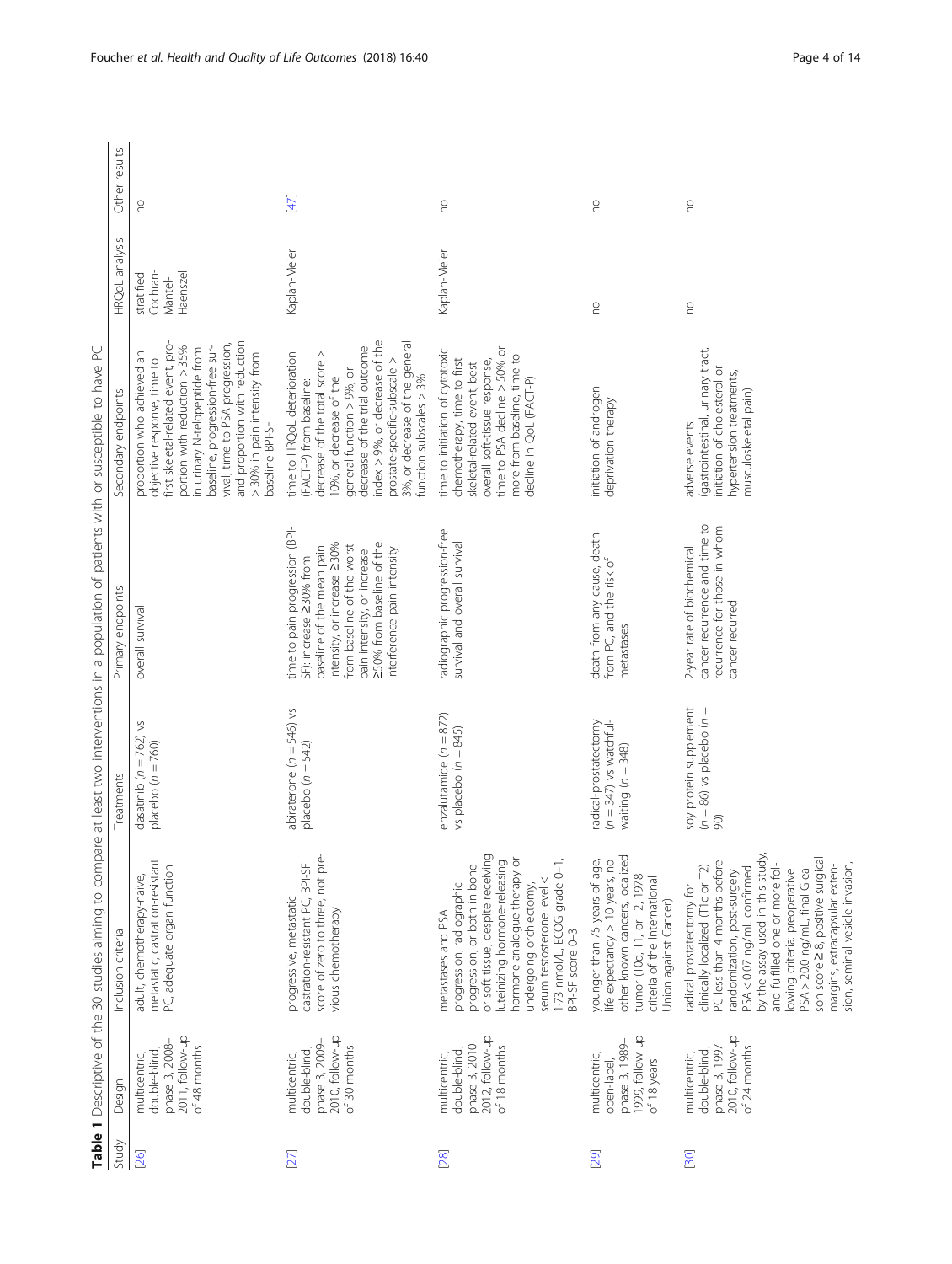| ١<br>S<br>١<br>ί                          |
|-------------------------------------------|
| I<br>l<br>I<br>ļ                          |
| ١<br>ł<br>İ                               |
| )<br>I                                    |
| $\frac{1}{2}$<br>ï<br>ļ                   |
| Ì<br>į                                    |
| ļ<br>Ò<br>١<br>s<br>c                     |
| ١<br>I<br>ì                               |
| ł<br>$\ddot{\phantom{0}}$                 |
| ١<br>$\frac{1}{2}$<br>j<br>í              |
| l<br>1<br>Ï<br>ļ<br>١<br>í<br>I<br>I<br>j |
| J<br>י<br>t                               |
| í<br>j<br>í<br>Ξ<br>5<br>5<br>Е<br>í      |
|                                           |
| ı                                         |
|                                           |

| Other results       |                                                            | S                                                                                                                                                              | $\epsilon$                                                                                                                                                | S                                                                                                                                                                                                           | S                                                                                                                                                                                                                                 | S                                                                                                                                                                                                                                                                                                                                       | S                                                                                                                                                                                                                                    |
|---------------------|------------------------------------------------------------|----------------------------------------------------------------------------------------------------------------------------------------------------------------|-----------------------------------------------------------------------------------------------------------------------------------------------------------|-------------------------------------------------------------------------------------------------------------------------------------------------------------------------------------------------------------|-----------------------------------------------------------------------------------------------------------------------------------------------------------------------------------------------------------------------------------|-----------------------------------------------------------------------------------------------------------------------------------------------------------------------------------------------------------------------------------------------------------------------------------------------------------------------------------------|--------------------------------------------------------------------------------------------------------------------------------------------------------------------------------------------------------------------------------------|
| HRQoL analysis      |                                                            | S                                                                                                                                                              | S                                                                                                                                                         | Log-rank                                                                                                                                                                                                    | S                                                                                                                                                                                                                                 | Kaplan-Meier,<br>Log-Rank,<br>Cochran-<br>stratified<br>Haenszel<br>Mantel-                                                                                                                                                                                                                                                             | S                                                                                                                                                                                                                                    |
| Secondary endpoints |                                                            | vival, metastases-free survival,<br>therapy, progression-free sur-<br>biochemical failure, initiation<br>time to PC or non-PC death<br>of androgen deprivation | progression, bone progression,<br>time to secondary therapeutic<br>PSA progression, local<br>intervention, all-cause<br>progression, distant<br>mortality | Symptom Index-8), time to de-<br>survival, safety, time to deteri-<br>oration of symptoms (FACT-P<br>terioration of HRQoL (FACT-P<br>progression, progression-free<br>time to pain and PSA<br>total scores) | PCWG2 criteria for bone), time<br>(PCWG2 criteria), and time to<br>to PSA progression analyzed<br>objective disease response<br>(RECIST for soft tissue and<br>progression (RECIST and<br>radiographic disease<br>PCWG2 criteria) | and interference from baseline<br>week 13, time to pain progres-<br>event, change in pain severity<br>to week 13, pain palliation at<br>week 13, pain progression at<br>sion, overall improvement in<br>time to HRQoL deterioration<br>time to first skeletal-related<br>ndividual HRQoL domains,<br>HRQoL, improvements in<br>(FACT-P) | at 12 weeks, pain response at<br>12 weeks, response by RECIST<br>radiographic progression-free<br>survival, PSA decrease > 50%<br>1-1, time to PSA progression,<br>duration of pain response,<br>time to pain progression,<br>safety |
| Primary endpoints   |                                                            | Biochemical progression-free<br>survival and overall survival                                                                                                  | PC-specific mortality                                                                                                                                     | overall survival                                                                                                                                                                                            | defined as a decrease of 50%<br>or more in serum PSA from<br>PSA response at week 12,<br>baseline                                                                                                                                 | overall survival                                                                                                                                                                                                                                                                                                                        | overall survival                                                                                                                                                                                                                     |
| Treatments          |                                                            | escalated-dose $(n = 422)$<br>$vs$ control-doses $(n =$<br>421) radiotherapy                                                                                   | androgen suppression +<br>zoledronic acid ( $n = 268$ )<br>leuprorelin ( $n = 268$ ) or<br>or both $(n = 267)$ vs<br>standard $(n = 268)$                 | oral zibotentan (524) vs<br>placebo (528)                                                                                                                                                                   | of ODM-201 vs standard<br>$(n = 37)$ mg daily doses<br>1400 ( $n = 35$ ) or 400<br>$(n = 38)$                                                                                                                                     | enzalutamide (n = 800)<br>vs placebo ( $n = 399$ )                                                                                                                                                                                                                                                                                      | orteronel $(n = 734)$ vs<br>placebo $(n = 365)$                                                                                                                                                                                      |
| Inclusion criteria  | or micro metastases in any re-<br>moved pelvic lymph nodes | adult, histologically confirmed<br>contraindications for radical<br>(T1b-T3a, N0, M0), PSA<<br>50 ng/mL, no<br>radiotherapy                                    | 4 NO MO tumors regardless of<br>Gleason score of 27) or T2b-<br>locally advanced PC (either<br>Γ2a N0 M0, PSA ≥10 μg/L,<br>PSA and Gleason score          | castrated, serum testosterone<br>cytologically confirmed PC,<br>continuously medically<br>adult, histologically or<br>surgically castrated or<br>levels $\leq 2.4$ nmol/L                                   | castration-resistant PC, castrate<br>concentrations of testosterone,<br>progressive metastatic<br>ECOG grade 0-1                                                                                                                  | mone agonist therapy, castrate<br>grade 0-2, previously received<br>docetaxel, progressive disease<br>histologically or cytologically<br>gonadotropin-releasing hor-<br>confirmed PC, undergone<br>testosterone levels, ECOG<br>orchiectomy or received<br>(PCWG2 criteria)                                                             | radiographically documented<br>cytologically confirmed PC,<br>progression after receiving<br>metastatic disease with<br>adult, histologically or<br>evidence of disease<br>docetaxel                                                 |
| Design              |                                                            | 2001, follow-up<br>phase 3, 1998-<br>multicentric,<br>of 10 years<br>open-label,                                                                               | 2007, follow-up<br>phase 3, 2003-<br>multicentric,<br>open-label,<br>of 7 years                                                                           | 2011, follow-up<br>phase 3, 2008-<br>of 38 months<br>double-blind,<br>multicentric,                                                                                                                         | phase 2, 2011-<br>multicentric,<br>open-label,<br>108 weeks<br>2013,                                                                                                                                                              | 2010, follow-up<br>phase 3, 2009-<br>of 24 months<br>double-blind,<br>multicentric,                                                                                                                                                                                                                                                     | double-blind,<br>follow-up of<br>multicentric,<br>30 months<br>phase 3,                                                                                                                                                              |
| Study               |                                                            | [31]                                                                                                                                                           | [32]                                                                                                                                                      | [33]                                                                                                                                                                                                        | [34]                                                                                                                                                                                                                              | $[35]$                                                                                                                                                                                                                                                                                                                                  | 54                                                                                                                                                                                                                                   |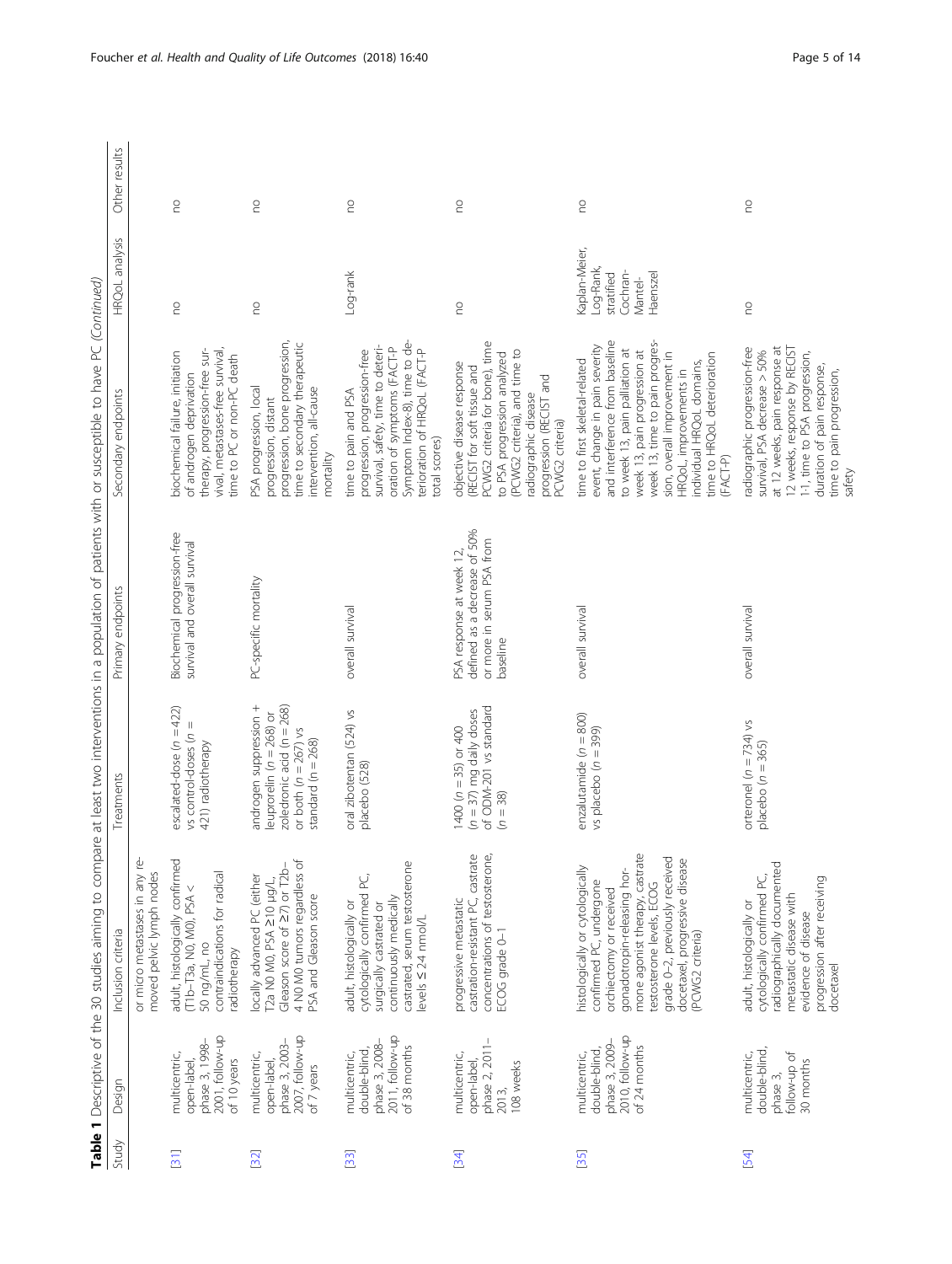|    |                                                | able 1 Descriptive of the 30 studies aiming to com |                             | pare at least two interventions in a population of patients with or susceptible to have PC (Continued) |                                                                  |                       |               |
|----|------------------------------------------------|----------------------------------------------------|-----------------------------|--------------------------------------------------------------------------------------------------------|------------------------------------------------------------------|-----------------------|---------------|
|    | tudy Design                                    | nclusion criteria                                  | reatments                   | imary endpoints                                                                                        | secondary endpoints                                              | <b>HROoL</b> analysis | Other results |
| 36 | $I_{\text{OW-up}}$<br>vbutz beser<br>mulation- | etween the ages of 55 and<br>b years               | creening vs non<br>creening | ncremental cost-effectiveness<br>atio                                                                  | ife-years gained, costs, gained<br>n quality-adjusted life-years | 2                     |               |

|                                    |                                                                                     |                                                                                                                                                                                                                                                                                                                                                                                 |                                                                                                                                            | Table 1 Descriptive of the 30 studies aiming to compare at least two interventions in a population of patients with or susceptible to have PC (Continued) |                                                                                                                                                                                                                                                                                                            |                |               |
|------------------------------------|-------------------------------------------------------------------------------------|---------------------------------------------------------------------------------------------------------------------------------------------------------------------------------------------------------------------------------------------------------------------------------------------------------------------------------------------------------------------------------|--------------------------------------------------------------------------------------------------------------------------------------------|-----------------------------------------------------------------------------------------------------------------------------------------------------------|------------------------------------------------------------------------------------------------------------------------------------------------------------------------------------------------------------------------------------------------------------------------------------------------------------|----------------|---------------|
| Study                              | Design                                                                              | Inclusion criteria                                                                                                                                                                                                                                                                                                                                                              | Treatments                                                                                                                                 | Primary endpoints                                                                                                                                         | Secondary endpoints                                                                                                                                                                                                                                                                                        | HRQoL analysis | Other results |
| 36                                 | based study,<br>follow-up of<br>simulation-<br>I1 years                             | between the ages of 55 and<br>75 years                                                                                                                                                                                                                                                                                                                                          | screening vs non-<br>screening                                                                                                             | incremental cost-effectiveness<br>ratio                                                                                                                   | life-years gained, costs, gained<br>in quality-adjusted life-years                                                                                                                                                                                                                                         | S              | <b>PO</b>     |
| [37]                               | 2011, follow-up<br>phase 3, 2008-<br>of 36 months<br>double-blind,<br>multicentric, | progressive castration-resistant<br>tases detected on skeletal scin-<br>PSA level 25 ng/mL, evidence<br>of progressively increasing PSA<br>equate hematologic, renal, and<br>PC, two or more bone metas-<br>expectancy ≥ 6 months, ad-<br>visceral metastases, baseline<br>values, ECOG grade 0-2, life<br>tigraphy and no known<br>histologically confirmed,<br>liver function | radium-223 (n = 614) vs<br>placebo ( $n = 307$ )                                                                                           | overall survival                                                                                                                                          | confirmed reduction of at least<br>skeletal event, time to increase<br>normalization of total alkaline<br>n PSA concentration, time to<br>phosphatase concentration,<br>phosphatase concentration<br>time to first symptomatic<br>increase in total alkaline<br>30% in total alkaline<br>phosphataseponse, | <b>DO</b>      | [42, 48]      |
| [38]                               | 1999, follow-up<br>phase 3, 1996-<br>multicentric,<br>of 12 years<br>open-label,    | (aged 55, 59, 63, or 67 years at<br>Finnish population Registry, no<br>born between 1929 and 1944<br>entry), identified from the<br>previous PC diagnosis                                                                                                                                                                                                                       | screening $(n = 31,866)$ vs<br>Ш<br>non-screening (n<br>48,278)                                                                            | overall mortality and prostate-<br>specific mortality                                                                                                     | <b>DU</b>                                                                                                                                                                                                                                                                                                  | S              | S             |
| 39                                 | 2012, follow-up<br>phase 3, 2009-<br>of 36 months<br>double-blind,<br>multicentric, | at least one bone metastasis<br>from castration-resistant PC,<br>progression after docetaxel<br>treatment                                                                                                                                                                                                                                                                       | ipilimumab (n = 399) vs<br>placebo ( $n = 400$ )                                                                                           | overall survival                                                                                                                                          | progression-free survival, pain<br>response, safety profile                                                                                                                                                                                                                                                | S              | S             |
| [40]                               | 2010, follow-up<br>phase 3, 2008-<br>of 36 months<br>double-blind,<br>multicentric, | to androgen ablation), surgical<br>confirmed PC, metastatic and<br>castration-resistant (refractory<br>histologically or cytologically<br>or ongoing chemical castra-<br>tion, baseline testosterone<br>$level < 50$ ng/dL                                                                                                                                                      | sunitinib ( $n = 584$ ) vs<br>placebo $(n = 289)$                                                                                          | overall survival                                                                                                                                          | objective response rate, safety<br>progression-free survival,                                                                                                                                                                                                                                              | S              | S             |
| $\begin{bmatrix} 41 \end{bmatrix}$ | $\sim$<br>follow-up of<br>open-label,<br>pilot study,<br>months                     | Gleason score > 6, risk of nodal<br>angina, no heart failure, serum<br>creatinine, and transaminases<br>involvement > 10%, no prior<br>therapy for PC, no history of<br>localized PC (T1c-T3,N0/NX),<br>testosterone > 280 ng/dL,<br>thrombosis, no unstable<br>normal blood counts,                                                                                            | bicalutamide $(n = 10) +$<br>ketoconazole ( $n = 13$ )<br>goserelin ( $n = 12$ ) or<br>dutasteride, and<br>dutasteride vs<br>bicalutamide, | Prostate tissue androgen levels                                                                                                                           | program activity, PSA nadir,<br>prostate androgen receptor<br>serum androgen levels,<br>pathologic outcomes                                                                                                                                                                                                | S              | S             |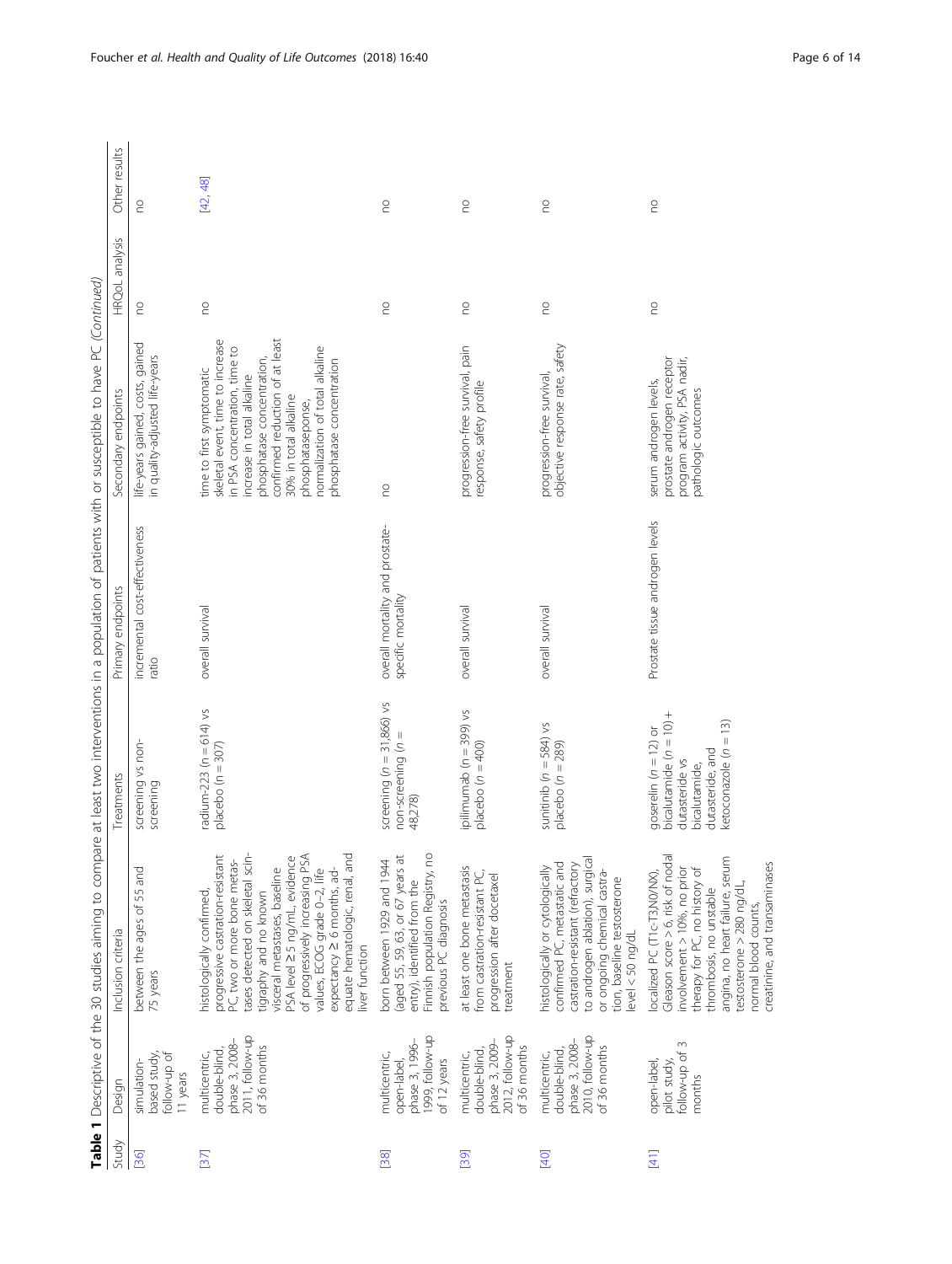| Study  | Design                                                                              | Inclusion criteria                                                                                                                                                                                                                                                                                                                                                                                                                                                                                                                                          | Treatments                                                                                                                                           | Primary endpoints                                                                                  | Table 1 Descriptive of the 30 studies aiming to compare at least two interventions in a population of patients with or susceptible to have PC (Continued)<br>Secondary endpoints                                                                | HRQoL analysis                                                                                   | Other results |
|--------|-------------------------------------------------------------------------------------|-------------------------------------------------------------------------------------------------------------------------------------------------------------------------------------------------------------------------------------------------------------------------------------------------------------------------------------------------------------------------------------------------------------------------------------------------------------------------------------------------------------------------------------------------------------|------------------------------------------------------------------------------------------------------------------------------------------------------|----------------------------------------------------------------------------------------------------|-------------------------------------------------------------------------------------------------------------------------------------------------------------------------------------------------------------------------------------------------|--------------------------------------------------------------------------------------------------|---------------|
| [42]   | 2011, follow-up<br>phase 3, 2008-<br>of 38 months<br>double-blind,<br>multicentric, | tases detected on skeletal scin-<br>equate hematologic, renal, and<br>of progressively increasing PSA<br>progressive castration-resistant<br>PSA level 25 ng/mL, evidence<br>PC, two or more bone metas-<br>expectancy ≥ 6 months, ad-<br>visceral metastases, baseline<br>values, ECOG grade 0-2, life<br>histologically confirmed,<br>tigraphy and no known<br>liver function                                                                                                                                                                             | radium-223 ( $n = 614$ ) vs<br>placebo $(n = 307)$                                                                                                   | overall survival                                                                                   | concentrations, adverse events,<br>time to the first symptomatic<br>mean change in the FACT-P<br>skeletal events, total alkaline<br>evaluated symptomatic<br>skeletal event, clinically<br>total score at week 16<br>phosphatase and PSA        | Student                                                                                          | [37, 48]      |
| $[43]$ | 2012, follow-up<br>phase 3, 2009-<br>double-blind,<br>multicentric,<br>of 52 weeks  | T2bN0M0) PC, with i) Gleason<br>Performance Status score < 2,<br>score < seven and the serum<br>achieve erection at least half<br>of Erectile Function question<br>the time (International Index<br>radiotherapy, brachytherapy,<br>one response 3-5), Zubrod<br>PSA level < 20 ng/mL, or ii)<br>Gleason score 2 seven and<br>normal limits, and no prior<br>adult, clinical stage II (T1b-<br>serum testosterone within<br>PSA < 15 ng/mL, ability to<br>surgical, or other ablative<br>chemotherapy, external<br>bilateral orchiectomy,<br>therapy for PC | tadalafil $(n = 121)$ vs<br>placebo $(n = 31)$                                                                                                       | erections between weeks 28<br>maintaining spontaneous<br>and 30 after the start of<br>radiotherapy | satisfaction, marital adjustment<br>overall sexual function, sexual<br>(NCI Common Terminology<br>satisfaction, adverse events<br>Criteria for Adverse Events,<br>and their partners' sexual<br>version 4)                                      | Fisher, Student,<br>generalized<br>estimation<br>Spearman<br>Wilcoxon,<br>equation,<br>logistic, | S             |
| [44]   | 2004, follow-up<br>phase 3, 2000-<br>multicentric,<br>of 10 years<br>open-label,    | < 20 ng/mL, or T1b-1c Gleason<br>Gleason grade seven and PSA<br>classification T1b-4 (American<br>Gleason grade 2-6 and PSA ><br>score 8-10 and PSA $<$ 20 ng/<br>staging system, 5th edition),<br>Joint Committee on Cancer<br>10 but $<$ 100 ng/mL, $71b-4$<br>adult, PC with one of the<br>following criteria: clinical<br>$\overline{\epsilon}$                                                                                                                                                                                                         | 28 weeks $(n = 737)$ vs 8<br>androgen suppression<br>weeks $(n = 752)$ of                                                                            | PC-specific mortality                                                                              | biochemical failure on second-<br>static progression, time to bio-<br>ary androgen suppression, ad-<br>progression or distant meta-<br>overall and disease-free sur-<br>vival, time to loco regional<br>chemical failure and to<br>verse events | S                                                                                                | S             |
| $[45]$ | 2006, follow-up<br>phase 3, 2002-<br>of 7 years                                     | favorable-to high-risk PC                                                                                                                                                                                                                                                                                                                                                                                                                                                                                                                                   | ony ( $n = 151$ ) vs conven-<br>intensity-modulated ra-<br>external-beam radioti-<br>tional fractionation<br>hypofractionated<br>diation $(n = 152)$ | biochemical and/or clinical<br>cumulative incidence of<br>disease failure                          | toxicity (modified LENT and<br>RTOG) criteria, PC mortality,<br>overall survival                                                                                                                                                                | S                                                                                                | S             |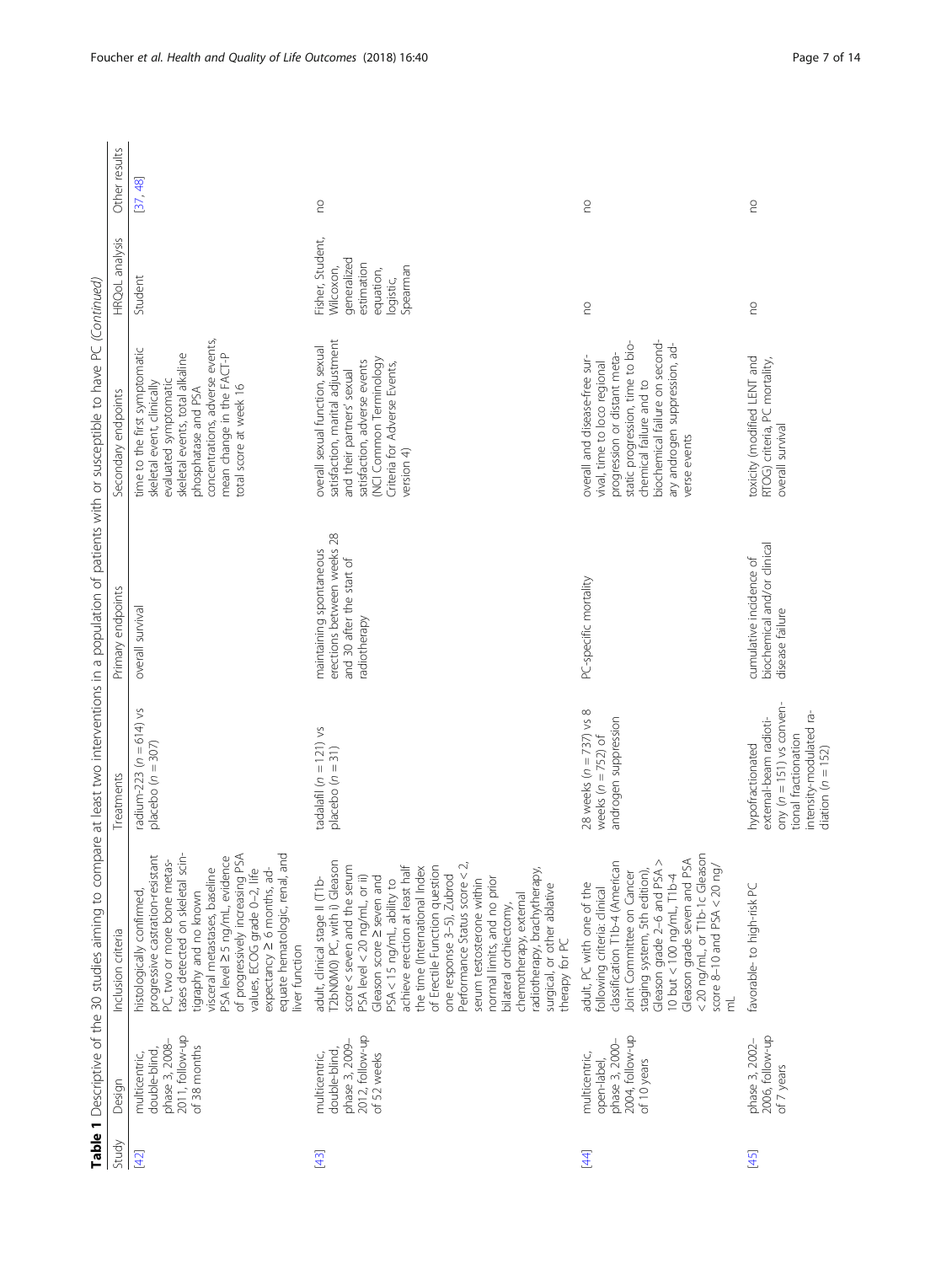|        |                                                                                     |                                                                                                                                                                                                                                                                                                                                                                                  |                                                                  |                                                                                     | Table 1 Descriptive of the 30 studies aiming to compare at least two interventions in a population of patients with or susceptible to have PC (Continued)                                                                                                                                              |                                                |               |
|--------|-------------------------------------------------------------------------------------|----------------------------------------------------------------------------------------------------------------------------------------------------------------------------------------------------------------------------------------------------------------------------------------------------------------------------------------------------------------------------------|------------------------------------------------------------------|-------------------------------------------------------------------------------------|--------------------------------------------------------------------------------------------------------------------------------------------------------------------------------------------------------------------------------------------------------------------------------------------------------|------------------------------------------------|---------------|
| Study  | Design                                                                              | Inclusion criteria                                                                                                                                                                                                                                                                                                                                                               | Treatments                                                       | Primary endpoints                                                                   | Secondary endpoints                                                                                                                                                                                                                                                                                    | HRQoL analysis                                 | Other results |
| [46]   | 2010, follow-up<br>phase3, 2006-<br>of 60 months<br>double-blind,<br>multicentric,  | judged to be unresponsive or<br>pathologically confirmed PC<br>metastases on a bone scan,<br>with evidence of bone<br>refractory to hormone<br>treatment                                                                                                                                                                                                                         | atrasentan ( $n = 498$ ) vs<br>placebo $(n = 496)$               | progression-free survival and<br>overall survival                                   | toxicities                                                                                                                                                                                                                                                                                             | no (results will<br>be reported<br>separately) | S             |
| $[47]$ | 2010, follow-up<br>phase 3, 2009-<br>of 60 months<br>double-blind,<br>multicentric, | progression in soft tissue or<br>50 ng/dL, ECOG grade 0-1,<br>deprivation therapy with a<br>serum testosterone level <<br>bone, ongoing androgen<br>PSA progression (PCWG2<br>criteria) or radiographic<br>BPI-SF score 0-3                                                                                                                                                      | abiraterone acetate ( $n =$<br>546) vs placebo (n =<br>542)      | radiographic progression-free<br>survival and overall survival                      | time to opiate use for cancer-<br>related pain, long-term safety                                                                                                                                                                                                                                       | S                                              | $[27]$        |
| [48]   | 2011, follow-up<br>phase 3, 2008-<br>of 32 months<br>double-blind,<br>multicentric, | equate hematologic, renal, and<br>of progressively increasing PSA<br>progressive castration-resistant<br>tases detected on skeletal scin-<br>PSA level 2 5 ng/mL, evidence<br>PC, two or more bone metas-<br>visceral metastases, baseline<br>values, ECOG grade 0-2, life<br>expectancy ≥ 6 months, ad-<br>histologically confirmed,<br>tigraphy and no known<br>liver function | radium-223 (n = 614) vs<br>placebo $(n = 307)$                   | overall survival                                                                    | use of external beam radiation<br>cord compression, occurrence<br>skeletal event, defined as the<br>fracture, occurrence of spinal<br>of tumor-related orthopedic<br>symptomatic pathological<br>time to first symptomatic<br>to relieve bone pain, or<br>occurrence of a new<br>surgical intervention | S                                              | [37, 42]      |
| Ξ      | 2013, follow-up<br>phase 3, 1994-<br>multicentric,<br>of 13 years<br>open-label,    | computer generated random<br>population registries and<br>aged 50-74 years from<br>randomly assigned by<br>numbers                                                                                                                                                                                                                                                               | 7408) vs no intervention<br>PSA screening $(n =$<br>$(n = 6107)$ | PC-specific mortality                                                               | <b>DU</b>                                                                                                                                                                                                                                                                                              | S                                              | S             |
| [49]   | 2008, follow-up<br>phase 3, 2006-<br>of 42 months<br>double-blind,<br>multicentric, | resistant PC at high risk for de-<br>adult, histologically confirmed,<br>doubling time $\leq 10$ months at<br>characterized by PSA ≥ 8.0 ng/<br>veloping bone metastasis, as<br>mL within 3 months before<br>non-metastatic castration-<br>random assignment, PSA<br>baseline, or both                                                                                           | denosumab $(n = 716)$ vs<br>placebo $(n = 716)$                  | time to first occurrence of<br>bone metastasis or death<br>resulting from any cause | time to first bone metastasis<br>excluding deaths, overall<br>survival                                                                                                                                                                                                                                 | S                                              | S             |
| [50]   | phase 3, blind,<br>follow-up of<br>2004-2012,<br>36 months                          | adult, histologically confirmed<br>imaging, with ECOG grade 0-<br>(Cockroft-Gault) > 30 mL/min<br>metastasis by radiographic<br>2, creatinine clearance<br>PC, at least one bone                                                                                                                                                                                                 | zoledronic acid ( $n = 323$ )<br>vs placebo ( $n = 322$ )        | time to first skeletal-related<br>event                                             | overall survival, progression-<br>free survival, safety                                                                                                                                                                                                                                                | S                                              | S             |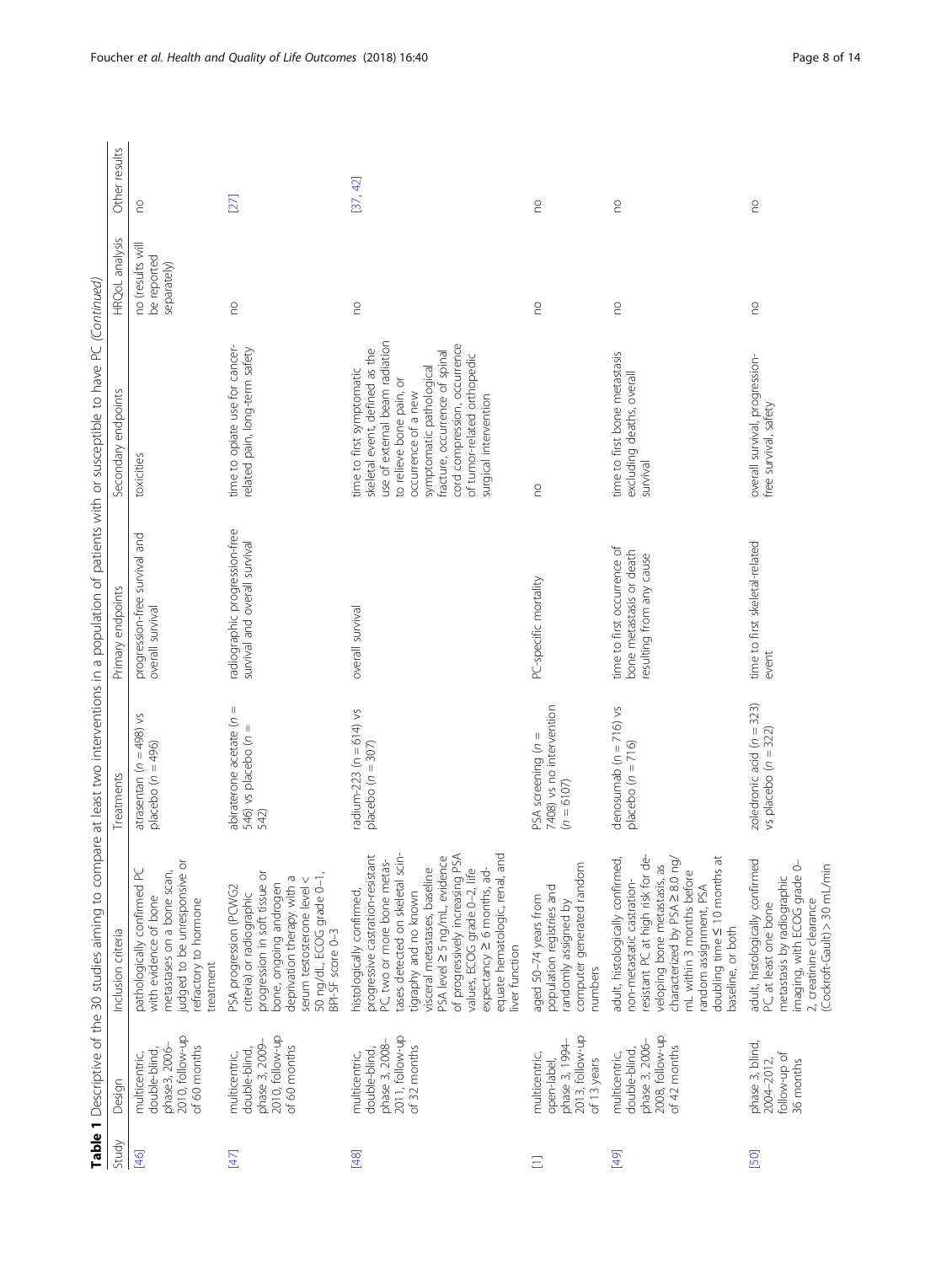|       |                                                                                     |                                                                                                                                                                                                                                                                 |                                                                                                                       |                                                                           | Table 1 Descriptive of the 30 studies aiming to compare at least two interventions in a population of patients with or susceptible to have PC (Continued) |                                                |               |
|-------|-------------------------------------------------------------------------------------|-----------------------------------------------------------------------------------------------------------------------------------------------------------------------------------------------------------------------------------------------------------------|-----------------------------------------------------------------------------------------------------------------------|---------------------------------------------------------------------------|-----------------------------------------------------------------------------------------------------------------------------------------------------------|------------------------------------------------|---------------|
| Study | Design                                                                              | Inclusion criteria                                                                                                                                                                                                                                              | Treatments                                                                                                            | Primary endpoints                                                         | Secondary endpoints                                                                                                                                       | HRQoL analysis                                 | Other results |
|       | 2010, follow-up<br>phase 3, 2007-<br>of 54 months<br>double-blind,<br>multicentric, | PC adequate organ function,<br>metastatic castrate-resistant<br>no prior chemotherapy                                                                                                                                                                           | aflibercept $(n = 612)$ vs<br>placebo ( $n = 612$ )                                                                   | overall survival                                                          | PSA response, time to skeletal-<br>related event, progression-free<br>survival                                                                            | no (results will<br>be reported<br>separately) | S             |
| 52)   | 2011, follow-up<br>phase 2, 2009-<br>multicentric,<br>of 24 weeks<br>open-label,    | intermediate- and high-risk pa-<br>10 ng/mL, PSA velocity > 2 ng/<br>mL per year, Gleason score > 7<br>positive biopsies) and one of<br>tients had histologically con-<br>firmed localized PC (> three<br>the following criteria: PSA >                         | $24$ -week (n = 30) vs 12-<br>week $(n = 28)$ abirater-<br>one acetate                                                | dihydrotestosterone levels<br>12-week prostate tissue<br>testosterone and | 12- and 24-week intra prostatic<br>monthly serum PSA, and pros-<br>hormones, serum hormones,<br>tate pathologic assessment                                | S                                              | g             |
| 53)   | 2010, follow-up<br>phase 3, 2007-<br>double-blind,<br>multicentric,<br>of 12 weeks  | moderate to severe hot flashes<br>> four per day, life expectancy<br>uncontrolled hypertension, no<br>history of seizures, no history<br>of intolerance to venlafaxine<br>allergies to soy or dairy, no<br>> 9 months, no history of<br>hepatic dysfunction, no | powder or placebo +<br>powder vs placebo +<br>venlafaxine + milk<br>venlataxine + soy<br>soy powder or<br>milk powder | number of hot flashes times<br>severity                                   | 12-week QoL level (FACT-P),<br>adverse events                                                                                                             | ANalysis Of<br>VAriances                       | S             |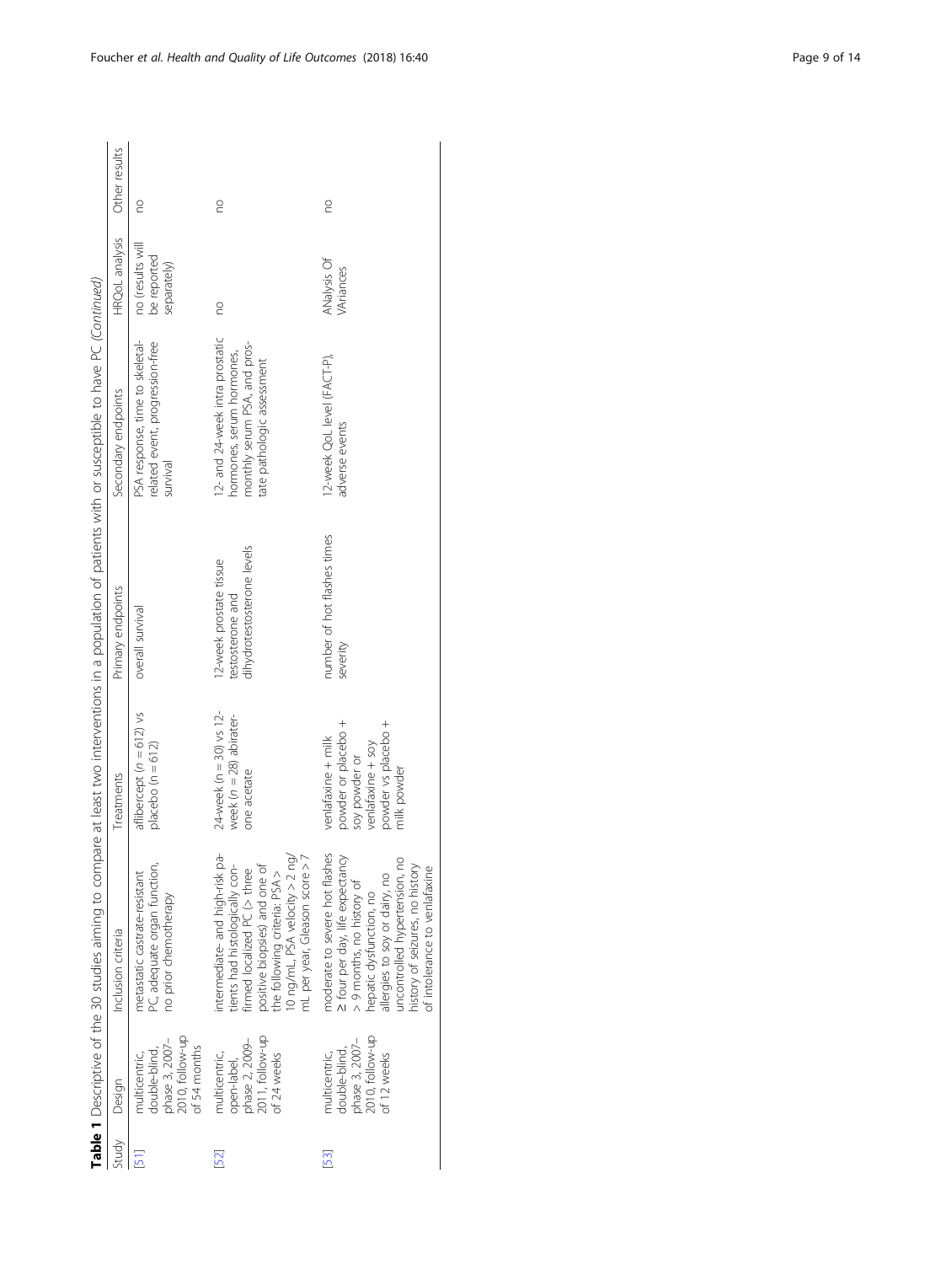change, defined as a relative change from baseline higher than a given percentage, or ii) the absolute difference between the HRQoL means at baseline and at a given post-baseline time.

More precisely, the time to HRQoL change was explored in four papers [[27](#page-12-0), [28](#page-12-0), [33](#page-12-0), [35](#page-12-0)]. The statistical analyses were based on the Kaplan-Meier estimator associated with the Log-Rank test or the Cox model. The definitions considered for the time to HRQoL change were heterogeneous:

- $\bullet$  In the study by Basch et al. [\[27](#page-12-0)], the authors studied the time from baseline to: a 10-point decrease of the FACT-P total score, or a 9-point decrease of the FACT-G score, or a 9-point decrease of the TOI.
- $\bullet$  In the study by Beer et al. [\[28\]](#page-12-0), the authors studied the time from baseline to a 9-point decrease of the FACT-P total score.
- In the study by Fizazi et al.  $[33]$  $[33]$  $[33]$ , the authors studied two different endpoints: i) the time to deterioration of symptoms in the FAPSI, and ii) the time to deterioration of HRQoL in the FACT-P total score. In the two cases, there was no precision on the used threshold.
- In the study by Fizazi et al. [\[35](#page-12-0)], the authors studied the time from baseline to a 10-point decrease of the FACT-P total score or death from any cause, whichever occurred first. Note that the authors compared additional HRQoL endpoints, but without taking into account the time-dependent characteristic of the HRQoL: the percentage of patients with at least a 10-point improvement in the FACT-P total score at any post-baseline assessment and the percentages of patients with at least a 3-point improvement in the five FACT-P subscales (physical wellbeing, social or family wellbeing, emotional wellbeing, functional wellbeing, and PCS). The six percentages were compared by using the stratified Cochran-Mantel-Haenszel test.

In the two remaining studies using the FACT-P, Parker et al. [[42](#page-12-0)] compared the mean change in the FACT-P total score from baseline to week 16 (Student t-test), while Vitolins et al. [\[53](#page-12-0)] compared the 12-week HRQoL level by considering six different endpoints (ANalysis Of Variance): the FACT-P total score, the FACT-G score, the social wellbeing, the physical wellbeing, the emotional wellbeing, the functional wellbeing and the PCS.

Interestingly, one can notice that the 8 papers partially based on the PRO collection [\[26](#page-12-0)–[28,](#page-12-0) [33,](#page-12-0) [35,](#page-12-0) [42,](#page-12-0) [43,](#page-12-0) [53](#page-12-0)] were differentially distributed according to the curative/palliative treatments. Among the 12 papers related to curative treatments, only 1 paper (8.3%) collected PRO [\[43\]](#page-12-0). In contrast, among the 18 papers related to palliative treatments, 7 papers (38.9%) collected PRO [\[26](#page-12-0)–[28,](#page-12-0) [33,](#page-12-0) [35,](#page-12-0) [42,](#page-12-0) [53\]](#page-12-0).

# Merging the survival and the HRQoL dimensions

All papers analyzed these two dimensions separately, except for two papers [[35,](#page-12-0) [36\]](#page-12-0). In the study by Fizazi et al. [[35\]](#page-12-0), the time to the first event between the HRQoL decrease and the patient death was studied. Heijnsdijk et al. [\[36](#page-12-0)] were interested in Quality-Adjusted Life-Years (QALYs) for merging the information about survival and HRQoL in order to perform a cost-effectiveness analysis of PC screening. Nevertheless, in their study, the HRQoL was not individually collected: assumptions were made regarding other data published in the literature.

# **Discussion**

In the treatment of PC, the most effective intervention in terms of survival may not necessarily be the best one from the patient's perspective if survival gain involves serious HRQoL deterioration due to treatments sideeffects on sexual, urinary and bowel functions. Thus, in randomized clinical trials, it appears important to describe trade-offs between survival and HRQoL. Following this line, the Food and Drug Administration (FDA) has published a guidance document promoting the inclusion of patient-reported outcomes measures in drug development [\[62](#page-12-0)]. Moreover, several steps have been identified and proposed for a more patient-centered approach to drug development [[63](#page-13-0), [64](#page-13-0)], including patientcentered outcome research which aims to allow the voices of patients to be heard in assessing the value of health care options. In order to evaluate what is currently done in PC clinical research, we performed a mini-review focusing on randomized clinical trials published between 2013 and 2015 in medical journals with a high impact factor.

Among the 30 selected studies, only two papers attempted to merge the patient survival and HRQoL in a single endpoint. The first one, proposed by Fizazi et al. [[35\]](#page-12-0), compared the time to the first event between the patient death and the HRQoL deterioration. However, assuming death and HRQoL deterioration are equally important raises questions. The second one, proposed by Heijnsdijk et al. [[36\]](#page-12-0), computed QALYs to conduct a cost-effectiveness analysis of PC screening. Although QALYs have been primarily designed for economic evaluation purposes they could also prove useful for clinical decision making [[65,](#page-13-0) [66\]](#page-13-0). In the late 1990's the concept of Q-TWIST (Quality-adjusted Time WIthout Symptoms of disease and Toxicity of treatment), which is nearly identical to that of QALYs, has been used by physicians to present the results of PC clinical trials [[67](#page-13-0), [68\]](#page-13-0). Broadly speaking, QALYs are computed by assigning to the health states a synthetic HRQoL score, called "utility score", ranging from zero (death) to one (perfect health) so that each year of life is weighted by the corresponding utility score given the patient's health state.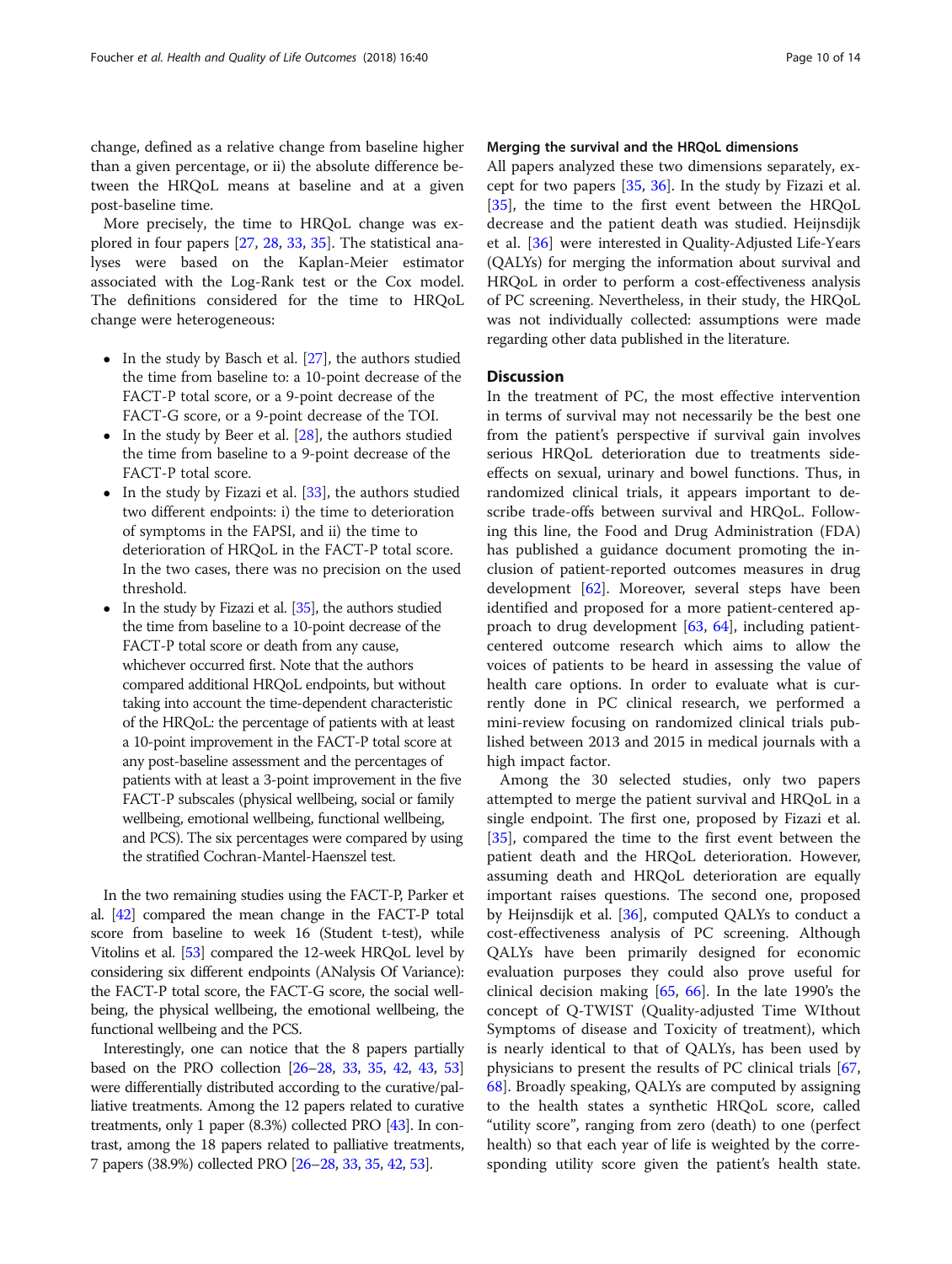More precisely, 1 QALY represents 1 year alive in perfect health. For instance, a patient living 10 years with a utility at 0.8 will a have 8 QALYs (10\*0.8). This value would be lower for a patient living for 12 years but with an utility at 0.6, the number of QALYs would then be 7.2 (12\*0.6) due to a more efficient intervention but with important side effects for example. But the main limitation of the study proposed by Heijnsdijk et al. [[36](#page-12-0)] is that the utility scores used to calculate QALYs were not individually collected during the trial, but they were retrieved from literature.

Among the 30 selected papers, only six papers proposed HRQoL collection but as a secondary endpoint with a short-term follow-up. Two additional papers compared the interventions in terms of specific PRO. This low proportion of PRO-based papers (8/30), is even more dramatic for curative treatments (1/12) compared to palliative treatments (7/18). The analyses of HRQoL were always performed separately from those related to patient survival. This way of presenting results did not allow an interpretation of the potential trade-offs between quantity and quality of life. The shortness of the follow-up in these studies also represents an important limit for balancing between the long-term quantity and quality of life. Moreover, even if six papers used the FACT-P questionnaire, the statistical analyses were highly heterogeneous. For instance, among the four papers in which the time from baseline to HRQoL change was described, the definitions of the HRQoL change were different, and the interval censoring and the informative censoring due to patient death were not taken into account in the analyses. As previously empha-sized by Efficace et al. [[69](#page-13-0)], who described that only onefifth of randomized clinical trials in PC reported adequately PRO data to draw meaningful conclusions, our results indicated that methodological improvements related to HRQoL analyses are essential for a better interpretation by physicians. For instance, Martin et al. [[70](#page-13-0)] have recently provided useful guidelines for better standardizing patient-centered outcomes.

As a matter of fact, specific methodological issues related to PRO analysis do not seem to be considered nor discussed in most of the six PRO-based studies of our review, such as missing data management or choosing a threshold for minimal important change in HRQoL level. Indeed, information on missing data description and analysis is often lacking, which is unfortunate. Such data are likely to be missing not at random, which might lead to biased estimates of treatment effect. Moreover, the choice of thresholds for time to HRQoL change, is either unjustified or refers to the concept of Minimal Clinically Important Difference (MCID) proposed by Cella et al. [\[55\]](#page-12-0) The latter constituted an important step but it has nevertheless to be outlined that a sampledependent statistically-based approach was used, which did not rely on the patient's perspective.

In this mini-review, we voluntary restricted our study to trials published between 2013 and 2015 in medical journals with a high impact factor. This limits the generalizability of the findings. Firstly, we did not include the year 2016, while several important studies have been published. For instance, the ProtecT clinical trial aimed to compare active monitoring, radical prostatectomy, and external-beam radiotherapy for the treatment of clinically localized PC [[71](#page-13-0), [72\]](#page-13-0). The authors described separately, in two different papers, the clinical endpoints [[71\]](#page-13-0) and the patient-reported endpoints [[72\]](#page-13-0). Again, this illustrates the need of developing future clinical trials that better consider the balance between quantity and quality of life in a single endpoint, such as QALYs. Secondly, many important studies are not published in these journals with high-impact. The researchers who publish in high-impact journals have distinct profiles compared with the researchers who publish in lowimpact journals [\[73](#page-13-0)], and the cancer trials with positive outcomes are more likely to be published in journals with high-impact [[74](#page-13-0)]. Note also that all main urological journals were not included because of an impact factor lower than 15.

However, the limitations do not disqualify the central message of our mini-review. Our aim was not to propose a complete systematic review, but rather to illustrate the paradox between acknowledging that the treatment choice involves trade-offs between quality and quantity of life and the scarcity of studies that take them into account. Among the 30 selected studies with high-impact, no study precisely describes the potential trade-offs between quantity and quality of life. Based on this result, one can reasonably suggest to further consider composite patient-centered outcomes in future clinical trials, especially for those published in journals with high-impact. Future studies should also take into consideration some psychological aspects that may affect HRQoL [\[75,](#page-13-0) [76](#page-13-0)] and the important role of the family [[77](#page-13-0)].

# Conclusion

In conclusion, our mini-review suggests that recent clinical trials published in journals with high-impact are not designed to precisely describe the potential trade-offs between the quantity and the quality of life. It is now time to avoid designing trials that mainly, or even only, consider clinical efficacy. Composite patient-centered outcomes merging the quantity with the quality of life are needed to propose the most appropriate treatment on behalf of patients' best interest. We recommend the use of indicators such as QALYs as principal endpoint in future clinical trials.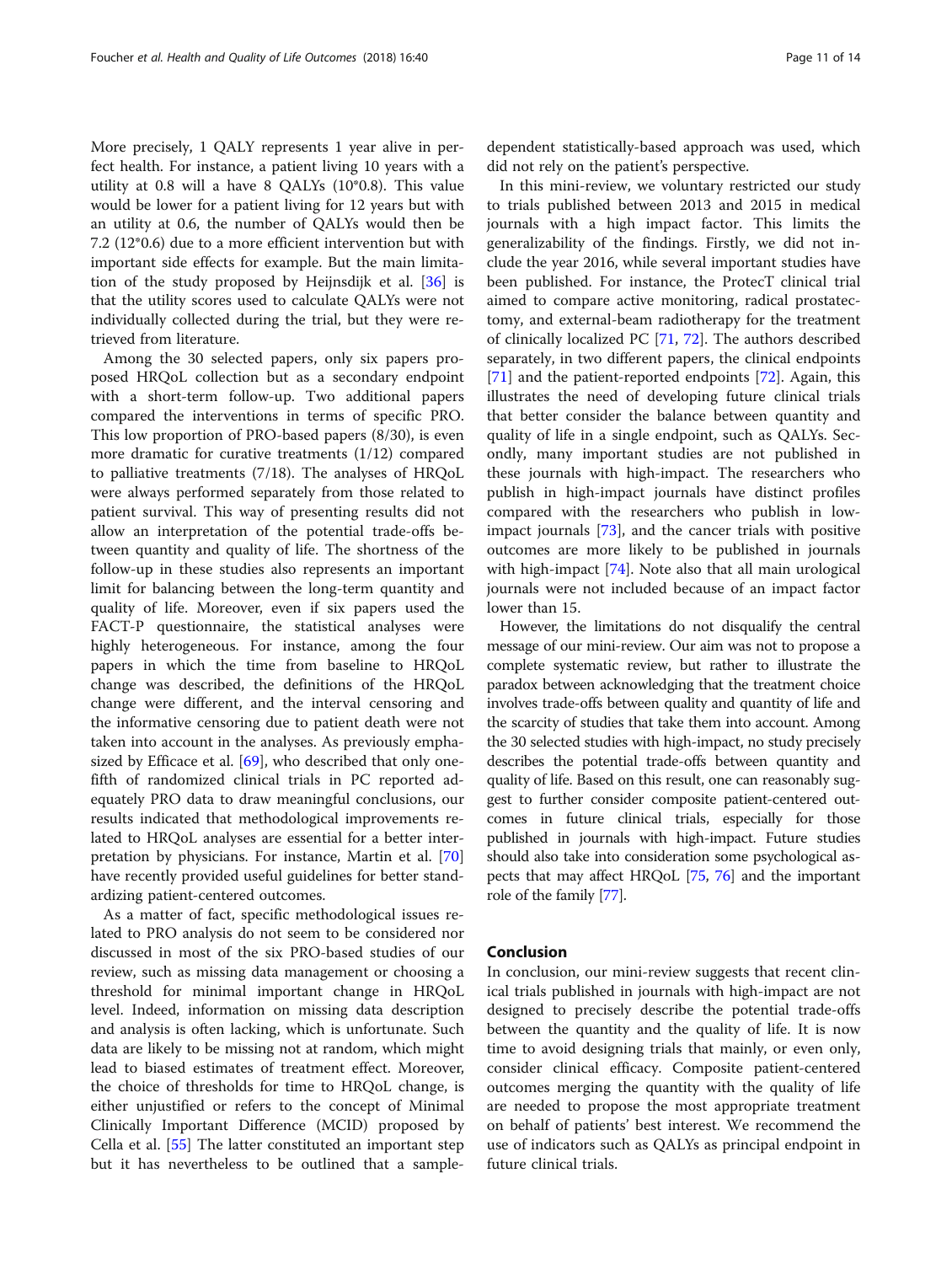# <span id="page-11-0"></span>Additional file

[Additional file 1:](https://doi.org/10.1186/s12955-018-0870-6) The research equation used in PubMed. (DOCX 16 kb) [Additional file 2:](https://doi.org/10.1186/s12955-018-0870-6) The Preferred Reporting Items for Systematic review and Meta-Analysis Protocols (PRISMA-P) checklist. (DOCX 16 kb)

#### Abbreviations

BPI-SF: Short Form of the Brief Pain Inventory; FACT-G: Functional Assessment of Cancer Therapy – General (any tumor type); FACT-P: Functional assessment of cancer therapy for prostate cancer; FAPSI: FACT Advanced Prostate Symptom Index; HRQoL: Health-Related Quality of Life; MCID: Minimal clinically important difference; Mesh: Medical subject headings; PC: Prostate cancer; PCS: Prostate cancer subscale; TOI: Trial Outcome Index

# Acknowledgements

Not applicable.

### Funding

This work was supported by the Cancer National Institute (INCa, MAP-MARKER, N°2013–137).

## Availability of data and materials

Data sharing not applicable to this article as no datasets were generated or analyzed during the current study.

# Authors' contributions

All authors contributed to the design of this paper. YF searched the literature, conceived and designed the study. YF, ML and ED contributed to the data extraction. PT and VS contributed to the PRO data expertise. SS participated in the prostate cancer expertise. All authors critically revised the manuscript and approved the final version.

#### Ethics approval and consent to participate

Not applicable.

#### Consent for publication

Not applicable.

#### Competing interests

The authors declare that they have no competing interests.

# Publisher's Note

Springer Nature remains neutral with regard to jurisdictional claims in published maps and institutional affiliations.

## Author details

<sup>1</sup>SPHERE (MethodS for Patients-centered outcomes and HEalth Research), INSERM UMR 1246, Nantes University, IRS2 - 22 boulevard Bénoni Goullin, 44200 Nantes, France. <sup>2</sup>CHU Nantes University Hospital, Nantes, France. <sup>3</sup>ICO - Institut de Cancérologie de l'Ouest - Centre René Gauducheau, Boulevard Jacques Monod, 44805 Saint-Herblain, France.

# Received: 23 May 2017 Accepted: 26 February 2018 Published online: 05 March 2018

### References

- Schröder FH, Hugosson J, Roobol MJ, Tammela TLJ, Zappa M, Nelen V, et al. The European randomized study of screening for prostate cancer – prostate cancer mortality at 13 years of follow-up. Lancet. 2014;384:2027–35.
- 2. Bray F, Lortet-Tieulent J, Ferlay J, Forman D, Auvinen A. Prostate cancer incidence and mortality trends in 37 European countries: an overview. Eur J Cancer. 2010;46:3040–52.
- 3. D'Amico AV, Whittington R, Malkowicz SB, Schultz D, Blank K, Broderick GA, et al. Biochemical outcome after radical prostatectomy, external beam radiation therapy, or interstitial radiation therapy for clinically localized prostate cancer. JAMA. 1998;280:969–74.
- 4. Cooperberg MR, Pasta DJ, Elkin EP, Litwin MS, Latini DM, Du Chane J, et al. The University of California, san Francisco cancer of the prostate risk

assessment score: a straightforward and reliable preoperative predictor of disease recurrence after radical prostatectomy. J Urol. 2005;173:1938–42.

- 5. Chang AJ, Autio KA, Roach M, Scher HI. High-risk prostate cancerclassification and therapy. Nat Rev Clin Oncol. 2014;11:308–23.
- 6. Klotz L, Emberton M. Management of low risk prostate cancer-active surveillance and focal therapy. Nat Rev Clin Oncol. 2014;11:324–34.
- 7. Wilke DR, Krahn M, Tomlinson G, Bezjak A, Rutledge R, Warde P. Sex or survival: short-term versus long-term androgen deprivation in patients with locally advanced prostate cancer treated with radiotherapy. Cancer. 2010;116:1909–17.
- 8. Singer PA, Tasch ES, Stocking C, Rubin S, Siegler M, Weichselbaum R. Sex or survival: trade-offs between quality and quantity of life. J Clin Oncol Off J Am Soc Clin Oncol. 1991;9:328–34.
- 9. Sculpher M, Bryan S, Fry P, de Winter P, Payne H, Emberton M. Patients' preferences for the management of non-metastatic prostate cancer: discrete choice experiment. BMJ. 2004;328:382.
- 10. King MT, Viney R, Smith DP, Hossain I, Street D, Savage E, et al. Survival gains needed to offset persistent adverse treatment effects in localised prostate cancer. Br J Cancer. 2012;106:638–45.
- 11. van Tol-Geerdink JJ, Willem Leer J, Weijerman PC, van Oort IM, Vergunst H, van Lin EN, et al. Choice between prostatectomy and radiotherapy when men are eligible for both: a randomized controlled trial of usual care vs decision aid. BJU Int. 2013;111:564–73.
- 12. Goineau A, d'Aillières B, de Decker L, Supiot S. Integrating geriatric assessment into decision-making after prostatectomy: adjuvant radiotherapy, salvage radiotherapy, or none? Front Oncol. 2015;5:227.
- 13. Martin JM, Supiot S, Berthold DR. Pharmacotherapeutic management of locally advanced prostate cancer: current status. Drugs. 2011;71:1019–41.
- 14. Goldkorn A, Ely B, Quinn DI, Tangen CM, Fink LM, Xu T, et al. Circulating tumor cell counts are prognostic of overall survival in SWOG S0421: a phase III trial of docetaxel with or without atrasentan for metastatic castration-resistant prostate cancer. J Clin Oncol Off J Am Soc Clin Oncol. 2014;32:1136–42.
- 15. Halabi S, Lin C-Y, Small EJ, Armstrong AJ, Kaplan EB, Petrylak D, et al. Prognostic model predicting metastatic castration-resistant prostate cancer survival in men treated with second-line chemotherapy. J Natl Cancer Inst. 2013;105:1729–37.
- 16. Halabi S, Armstrong AJ, Sartor O, de Bono J, Kaplan E, Lin C-Y, et al. Prostate-specific antigen changes as surrogate for overall survival in men with metastatic castration-resistant prostate cancer treated with second-line chemotherapy. J Clin Oncol Off J Am Soc Clin Oncol. 2013;31:3944–50.
- 17. Park K, Dalton JT, Narayanan R, Barbieri CE, Hancock ML, Bostwick DG, et al. TMPRSS2:ERG gene fusion predicts subsequent detection of prostate cancer in patients with high-grade prostatic intraepithelial neoplasia. J Clin Oncol Off J Am Soc Clin Oncol. 2014;32:206–11.
- 18. Lara PN, Ely B, Quinn DI, Mack PC, Tangen C, Gertz E, et al. Serum biomarkers of bone metabolism in castration-resistant prostate cancer patients with skeletal metastases: results from SWOG 0421. J Natl Cancer Inst. 2014;106:dju013.
- 19. Ryan CJ, Molina A, Li J, Kheoh T, Small EJ, Haqq CM, et al. Serum androgens as prognostic biomarkers in castration-resistant prostate cancer: results from an analysis of a randomized phase III trial. J Clin Oncol Off J Am Soc Clin Oncol. 2013;31:2791–8.
- 20. Kitahara CM, Berndt SI, de González AB, Coleman HG, Schoen RE, Hayes RB, et al. Prospective investigation of body mass index, colorectal adenoma, and colorectal cancer in the prostate, lung, colorectal, and ovarian cancer screening trial. J Clin Oncol Off J Am Soc Clin Oncol. 2013;31:2450–9.
- 21. Lane JA, Donovan JL, Davis M, Walsh E, Dedman D, Down L, et al. Active monitoring, radical prostatectomy, or radiotherapy for localised prostate cancer: study design and diagnostic and baseline results of the ProtecT randomised phase 3 trial. Lancet Oncol. 2014;15:1109–18.
- 22. Bagcchi S. PSA testing beneficial for prostate cancer. Lancet Oncol. 2014;15:e424.
- 23. Brasky TM, Darke AK, Song X, Tangen CM, Goodman PJ, Thompson IM, et al. Plasma phospholipid fatty acids and prostate cancer risk in the SELECT trial. J Natl Cancer Inst. 2013;105:1132–41.
- 24. Sternberg CN, Castellano D, Daugaard G, Géczi L, Hotte SJ, Mainwaring PN, et al. Abiraterone acetate for patients with metastatic castration-resistant prostate cancer progressing after chemotherapy: final analysis of a multicentre, openlabel, early-access protocol trial. Lancet Oncol. 2014;15:1263–8.
- 25. Wei JT, Feng Z, Partin AW, Brown E, Thompson I, Sokoll L, et al. Can urinary PCA3 supplement PSA in the early detection of prostate cancer? J Clin Oncol Off J Am Soc Clin Oncol. 2014;32:4066–72.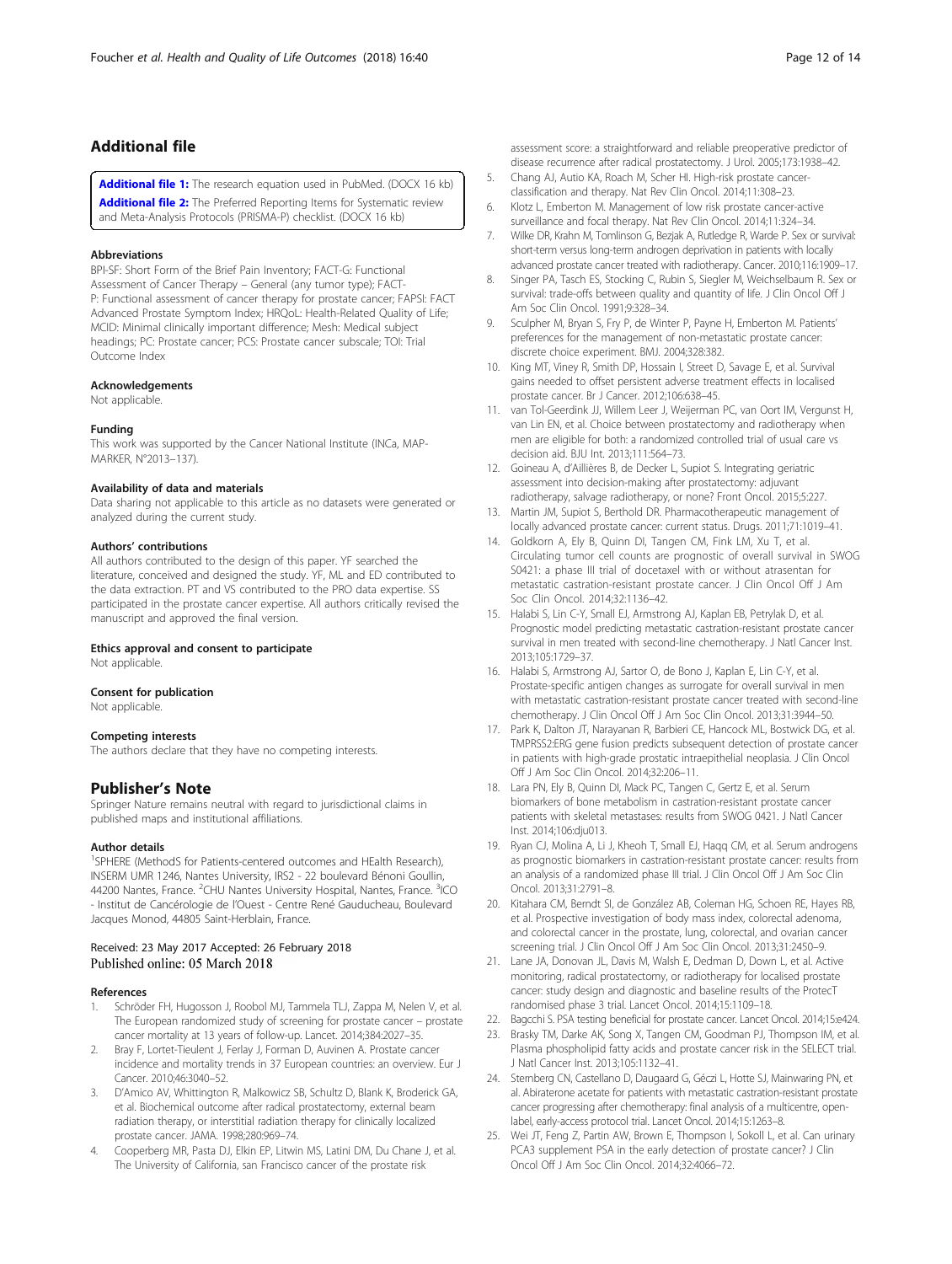- <span id="page-12-0"></span>26. Araujo JC, Trudel GC, Saad F, Armstrong AJ, Yu EY, Bellmunt J, et al. Docetaxel and dasatinib or placebo in men with metastatic castrationresistant prostate cancer (READY): a randomised, double-blind phase 3 trial. Lancet Oncol. 2013;14:1307–16.
- 27. Basch E, Autio K, Ryan CJ, Mulders P, Shore N, Kheoh T, et al. Abiraterone acetate plus prednisone versus prednisone alone in chemotherapy-naive men with metastatic castration-resistant prostate cancer: patient-reported outcome results of a randomised phase 3 trial. Lancet Oncol. 2013;14:1193–9.
- 28. Beer TM, Armstrong AJ, Rathkopf DE, Loriot Y, Sternberg CN, Higano CS, et al. Enzalutamide in metastatic prostate cancer before chemotherapy. N Engl J Med. 2014;371:424–33.
- 29. Bill-Axelson A, Holmberg L, Garmo H, Rider JR, Taari K, Busch C, et al. Radical prostatectomy or watchful waiting in early prostate cancer. N Engl J Med. 2014;370:932–42.
- 30. Bosland MC, Kato I, Zeleniuch-Jacquotte A, Schmoll J, Enk Rueter E, Melamed J, et al. Effect of soy protein isolate supplementation on biochemical recurrence of prostate cancer after radical prostatectomy: a randomized trial. JAMA. 2013;310:170–8.
- 31. Dearnaley DP, Jovic G, Syndikus I, Khoo V, Cowan RA, Graham JD, et al. Escalated-dose versus control-dose conformal radiotherapy for prostate cancer: long-term results from the MRC RT01 randomised controlled trial. Lancet Oncol. 2014;15:464–73.
- 32. Denham JW, Joseph D, Lamb DS, Spry NA, Duchesne G, Matthews J, et al. Short-term androgen suppression and radiotherapy versus intermediate-term androgen suppression and radiotherapy, with or without zoledronic acid, in men with locally advanced prostate cancer (TROG 03.04 RADAR): an open-label, randomised, phase 3 factorial trial. Lancet Oncol. 2014;15:1076–89.
- 33. Fizazi K, Fizazi KS, Higano CS, Nelson JB, Gleave M, Miller K, et al. Phase III, randomized, placebo-controlled study of docetaxel in combination with zibotentan in patients with metastatic castration-resistant prostate cancer. J Clin Oncol Off J Am Soc Clin Oncol. 2013;31:1740–7.
- 34. Fizazi K, Massard C, Bono P, Jones R, Kataja V, James N, et al. Activity and safety of ODM-201 in patients with progressive metastatic castration-resistant prostate cancer (ARADES): an open-label phase 1 dose-escalation and randomised phase 2 dose expansion trial. Lancet Oncol. 2014;15:975–85.
- 35. Fizazi K, Scher HI, Miller K, Basch E, Sternberg CN, Cella D, et al. Effect of enzalutamide on time to first skeletal-related event, pain, and quality of life in men with castration-resistant prostate cancer: results from the randomised, phase 3 AFFIRM trial. Lancet Oncol. 2014;15:1147–56.
- 36. Heijnsdijk EA, de Carvalho TM, Auvinen A, Zappa M, Nelen V, Kwiatkowski M, et al. Cost-effectiveness of prostate cancer screening: a simulation study based on ERSPC data. J Natl Cancer Inst. 2015;107:366.
- 37. Hoskin P, Sartor O, O'Sullivan JM, Johannessen DC, Helle SI, Logue J, et al. Efficacy and safety of radium-223 dichloride in patients with castration-resistant prostate cancer and symptomatic bone metastases, with or without previous docetaxel use: a prespecified subgroup analysis from the randomised, double-blind, phase 3 ALSYMPCA trial. Lancet Oncol. 2014;15:1397–406.
- 38. Kilpeläinen TP, Tammela TL, Malila N, Hakama M, Santti H, Määttänen L, et al. Prostate cancer mortality in the Finnish randomized screening trial. J Natl Cancer Inst. 2013;105:719–25.
- 39. Kwon ED, Drake CG, Scher HI, Fizazi K, Bossi A, van den Eertwegh AJM, et al. Ipilimumab versus placebo after radiotherapy in patients with metastatic castration-resistant prostate cancer that had progressed after docetaxel chemotherapy (CA184-043): a multicentre, randomised, double-blind, phase 3 trial. Lancet Oncol. 2014;15:700–12.
- 40. Michaelson MD, Oudard S, Ou Y-C, Sengeløv L, Saad F, Houede N, et al. Randomized, placebo-controlled, phase III trial of sunitinib plus prednisone versus prednisone alone in progressive, metastatic, castration-resistant prostate cancer. J Clin Oncol Off J Am Soc Clin Oncol. 2014;32:76–82.
- 41. Mostaghel EA, Nelson PS, Lange P, Lin DW, Taplin ME, Balk S, et al. Targeted androgen pathway suppression in localized prostate cancer: a pilot study. J Clin Oncol Off J Am Soc Clin Oncol. 2014;32:229–37.
- 42. Parker C, Nilsson S, Heinrich D, Helle SI, O'Sullivan JM, Fosså SD, et al. Alpha emitter radium-223 and survival in metastatic prostate cancer. N Engl J Med. 2013;369:213–23.
- 43. Pisansky TM, Pugh SL, Greenberg RE, Pervez N, Reed DR, Rosenthal SA, et al. Tadalafil for prevention of erectile dysfunction after radiotherapy for

prostate cancer: the radiation therapy oncology group [0831] randomized clinical trial. JAMA. 2014;311:1300–7.

- 44. Pisansky TM, Hunt D, Gomella LG, Amin MB, Balogh AG, Chinn DM, et al. Duration of androgen suppression before radiotherapy for localized prostate cancer: radiation therapy oncology group randomized clinical trial 9910. J Clin Oncol Off J Am Soc Clin Oncol. 2015;33:332–9.
- 45. Pollack A, Walker G, Horwitz EM, Price R, Feigenberg S, Konski AA, et al. Randomized trial of hypofractionated external-beam radiotherapy for prostate cancer. J Clin Oncol Off J Am Soc Clin Oncol. 2013;31:3860–8.
- 46. Quinn DI, Tangen CM, Hussain M, Lara PN, Goldkorn A, Moinpour CM, et al. Docetaxel and atrasentan versus docetaxel and placebo for men with advanced castration-resistant prostate cancer (SWOG S0421): a randomised phase 3 trial. Lancet Oncol. 2013;14:893–900.
- 47. Ryan CJ, Smith MR, Fizazi K, Saad F, Mulders PFA, Sternberg CN, et al. Abiraterone acetate plus prednisone versus placebo plus prednisone in chemotherapy-naive men with metastatic castration-resistant prostate cancer (COU-AA-302): final overall survival analysis of a randomised, doubleblind, placebo-controlled phase 3 study. Lancet Oncol. 2015;16:152–60.
- 48. Sartor O, Coleman R, Nilsson S, Heinrich D, Helle SI, O'Sullivan JM, et al. Effect of radium-223 dichloride on symptomatic skeletal events in patients with castration-resistant prostate cancer and bone metastases: results from a phase 3, double-blind, randomised trial. Lancet Oncol. 2014;15:738–46.
- 49. Smith MR, Saad F, Oudard S, Shore N, Fizazi K, Sieber P, et al. Denosumab and bone metastasis-free survival in men with nonmetastatic castration-resistant prostate cancer: exploratory analyses by baseline prostate-specific antigen doubling time. J Clin Oncol Off J Am Soc Clin Oncol. 2013;31:3800–6.
- 50. Smith MR, Halabi S, Ryan CJ, Hussain A, Vogelzang N, Stadler W, et al. Randomized controlled trial of early zoledronic acid in men with castrationsensitive prostate cancer and bone metastases: results of CALGB 90202 (alliance). J Clin Oncol Off J Am Soc Clin Oncol. 2014;32:1143–50.
- 51. Tannock IF, Fizazi K, Ivanov S, Karlsson CT, Fléchon A, Skoneczna I, et al. Aflibercept versus placebo in combination with docetaxel and prednisone for treatment of men with metastatic castration-resistant prostate cancer (VENICE): a phase 3, double-blind randomised trial. Lancet Oncol. 2013;14:760–8.
- 52. Taplin M-E, Montgomery B, Logothetis CJ, Bubley GJ, Richie JP, Dalkin BL, et al. Intense androgen-deprivation therapy with abiraterone acetate plus leuprolide acetate in patients with localized high-risk prostate cancer: results of a randomized phase II neoadjuvant study. J Clin Oncol Off J Am Soc Clin Oncol. 2014;32:3705–15.
- 53. Vitolins MZ, Griffin L, Tomlinson WV, Vuky J, Adams PT, Moose D, et al. Randomized trial to assess the impact of venlafaxine and soy protein on hot flashes and quality of life in men with prostate cancer. J Clin Oncol Off J Am Soc Clin Oncol. 2013;31:4092–8.
- 54. Fizazi K, Jones R, Oudard S, Efstathiou E, Saad F, Wit R. De, et al. phase III, randomized, double-blind, multicenter trial comparing Orteronel (TAK-700) plus prednisone with placebo plus prednisone in patients with metastatic castration-resistant prostate cancer that has progressed during or after docetaxel-based therapy: ELM-PC 5. J Clin Oncol. 2015;33:723–31.
- 55. Cella D, Nichol MB, Eton D, Nelson JB, Mulani P. Estimating clinically meaningful changes for the functional assessment of cancer therapy–prostate: results from a clinical trial of patients with metastatic hormone-refractory prostate cancer. Value Health J Int Soc Pharmacoeconomics Outcomes Res. 2009;12:124–9.
- 56. Victorson DE, Beaumont JL, Rosenbloom SK, Shevrin D, Cella D. Efficient assessment of the most important symptoms in advanced prostate cancer: the NCCN/FACT-P symptom index. Psychooncology. 2011;20:977–83.
- 57. Daut RL, Cleeland CS, Flanery RC. Development of the Wisconsin brief pain questionnaire to assess pain in cancer and other diseases. Pain. 1983;17:197–210.
- 58. Cleeland CS. The measurement of pain from metastatic bone disease: capturing the patient's experience. Clin Cancer Res Off J Am Assoc Cancer Res. 2006;12:6236s–42s.
- 59. Porst H, Vardi Y, Akkus E, Melman A, Park NC, Seftel AD, et al. Standards for clinical trials in male sexual dysfunctions. J Sex Med. 2010;7:414–44.
- 60. Waterhouse J, Metcalfe MC. Development of the sexual adjustment questionnaire. Oncol Nurs Forum. 1986;13:53–9.
- 61. Kimmel D, van der Veer F. Factors of marital adjustment in Locke's marital adjustment test. J Marital Fam Ther. 1974;36:57–62.
- 62. Silver Spring, MD: Food and Drug Administration. Guidance for industry patient-reported outcomes measures: use in medical product development to support labeling claims. 2009. Available from: [http://www.fda.gov/](http://www.fda.gov/downloads/Drugs/GuidanceComplianceRegulatoryInformation/Guidances/UCM193282.pdf)